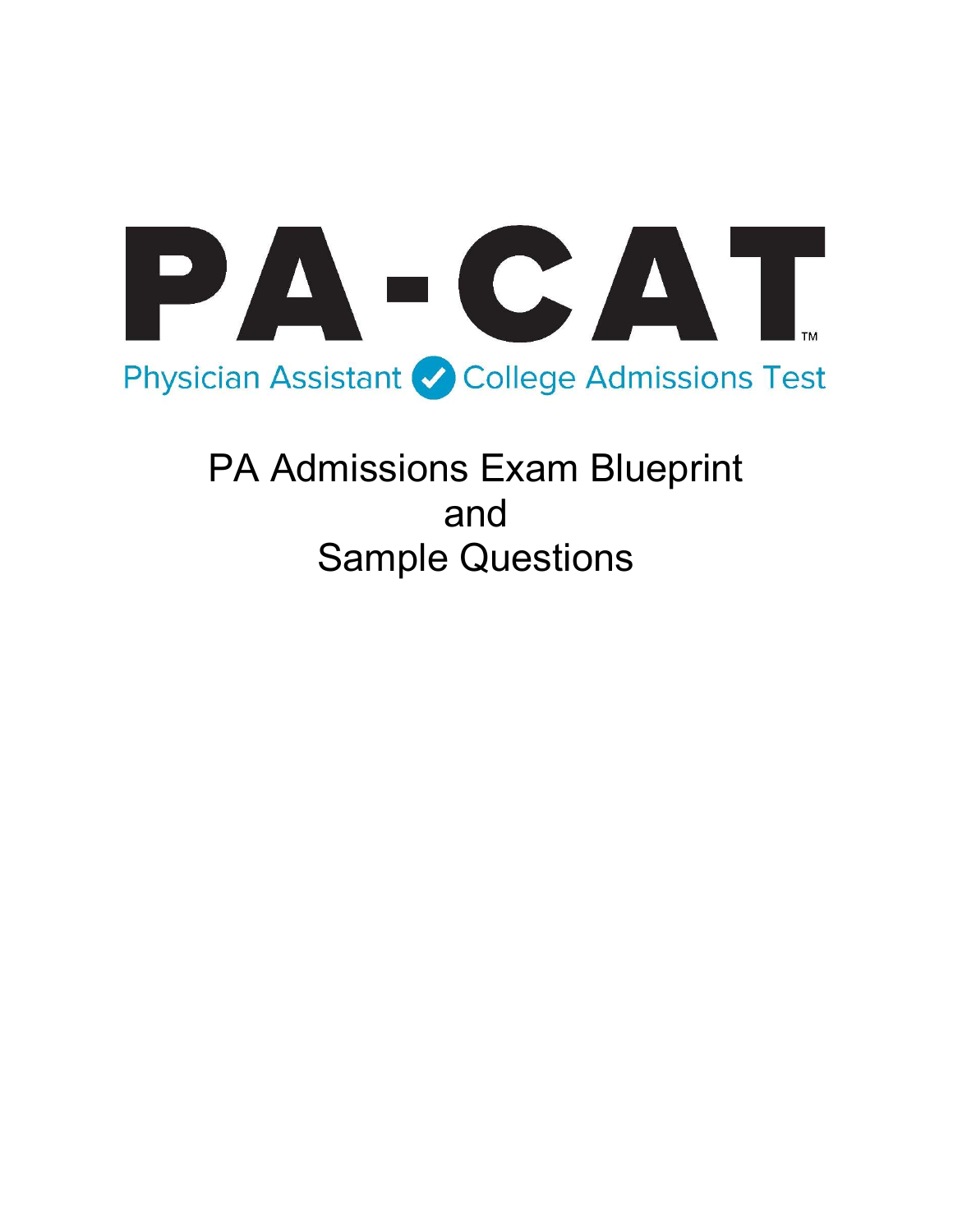# PA Admissions Exam Blueprint

All PA Admissions Examinations are constructed from a pre-established content outline that is reviewed annually and updated as needed for currency. The primary subject areas of the PA Admissions Exam are shown below in Table 2, with the percentage assigned to each for a typical exam<sup>1</sup>.

| <b>Subject</b>             | <b>Percentage</b> | <b>Number of Items</b> |
|----------------------------|-------------------|------------------------|
| Anatomy                    | 16%               | 39                     |
| Physiology                 | 16%               | 39                     |
| Chemistry                  | 16%               | 38                     |
| <b>General Biology</b>     | 11%               | 26                     |
| Microbiology               | 11%               | 26                     |
| Genetics                   | 11%               | 26                     |
| Biochemistry               | 5%                | 12                     |
| <b>Behavioral Sciences</b> | 9%                | 22                     |
| <b>Statistics</b>          | 5%                | 12                     |
| <b>Total</b>               | 100%              | 240                    |

Table 1 PA-CAT Content Categories

Tables 2-10 show the detailed content objectives for each of the subjects assessed on the PA Admissions Exam. These detailed lists represent examples of the material that may be covered on the PA-CAT<sup>2</sup>. While not all the listed content objectives are included in every PA Admissions Exam, overall content coverage is equivalent among the various examination forms that will be taken by different examinees.

 $1$  Percentages are subject to change at any time.

 $2$  It is not possible to include all topics on a single exam, and it may be possible that some questions on the exam cover objectives that are not listed in the examples.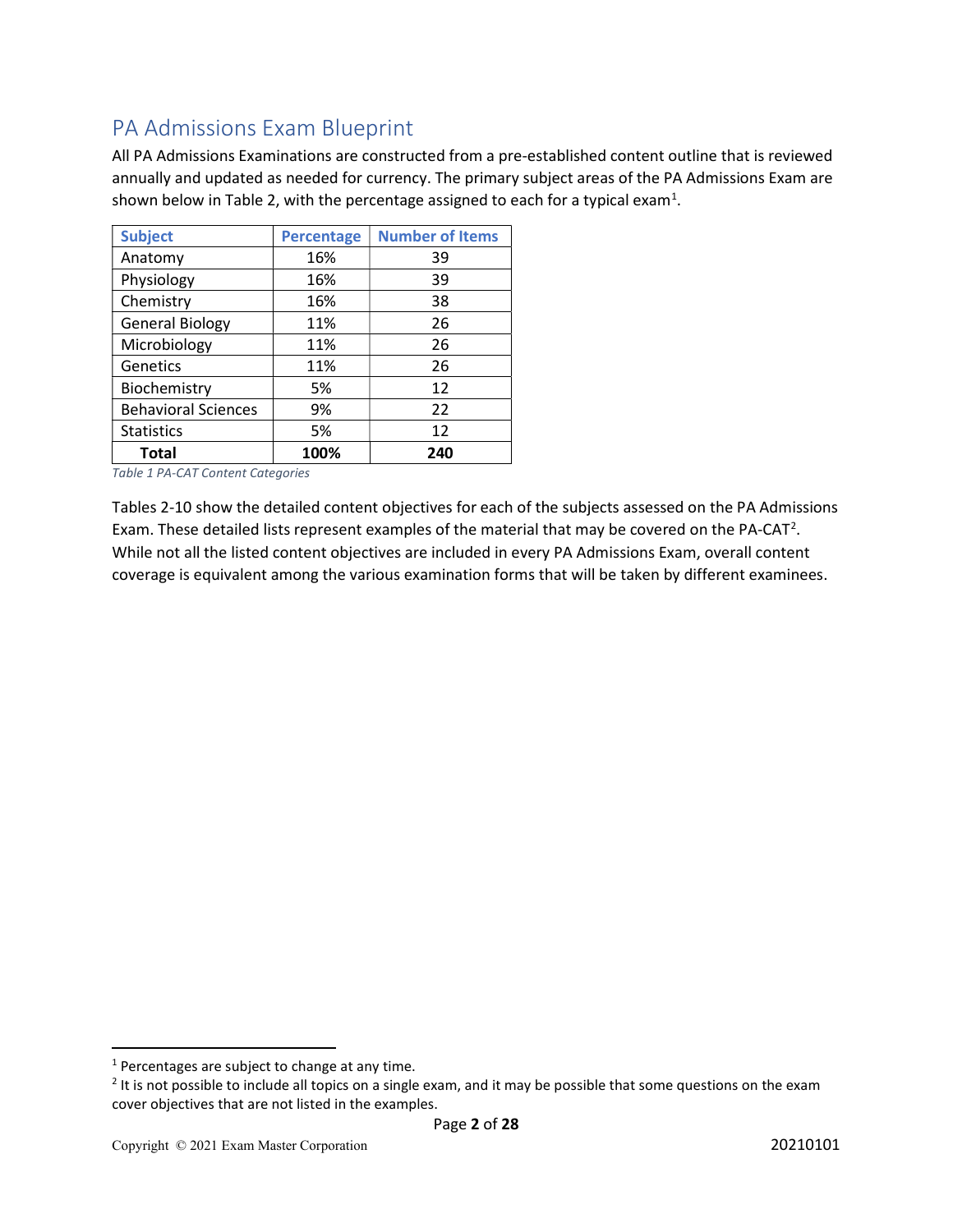| <b>Anatomy Content Objectives</b>         |                                             |
|-------------------------------------------|---------------------------------------------|
| The Back                                  | The Pelvis and Perineum                     |
| <b>Curvatures of the Vertebral Column</b> | The Bony Pelvis                             |
| The Vertebrae                             | The Pelvic Viscera                          |
| Spinal Cord and Spinal Nerves             | The Male Perineum and Reproductive Organs   |
| The Abdomen                               | The Female Perineum and Reproductive Organs |
| The Anterior Abdominal Wall               | The Thorax                                  |
| The Spleen                                | Mediastinum                                 |
| The Esophagus                             | <b>Skeletal and Muscular Components</b>     |
| The Stomach                               | The Lungs, Trachea, and Bronchi             |
| The Large and Small Intestine             | The Pericardium                             |
| The Pancreas                              | The Heart and Great Vessels                 |
| The Liver and Biliary Ducts               | The Upper Limb                              |
| The Hepatic Circulation                   | <b>The Pectoral Girdle</b>                  |
| The Kidney and Ureters                    | The Axilla                                  |
| The Head                                  | <b>The Brachial Plexus</b>                  |
| The Skull                                 | The Arm and Forearm                         |
| The Face                                  | The Wrist and Hand                          |
| The Ear                                   |                                             |
| <b>The Cranial Nerves</b>                 |                                             |
| The Lower Limb                            |                                             |
| The Hip and Thigh Areas                   |                                             |
| The Gluteal Region                        |                                             |
| The Leg                                   |                                             |
| The Hip, Knee, and Ankle Joints           |                                             |

The Foot

Table 2 PA-CAT Anatomy Blueprint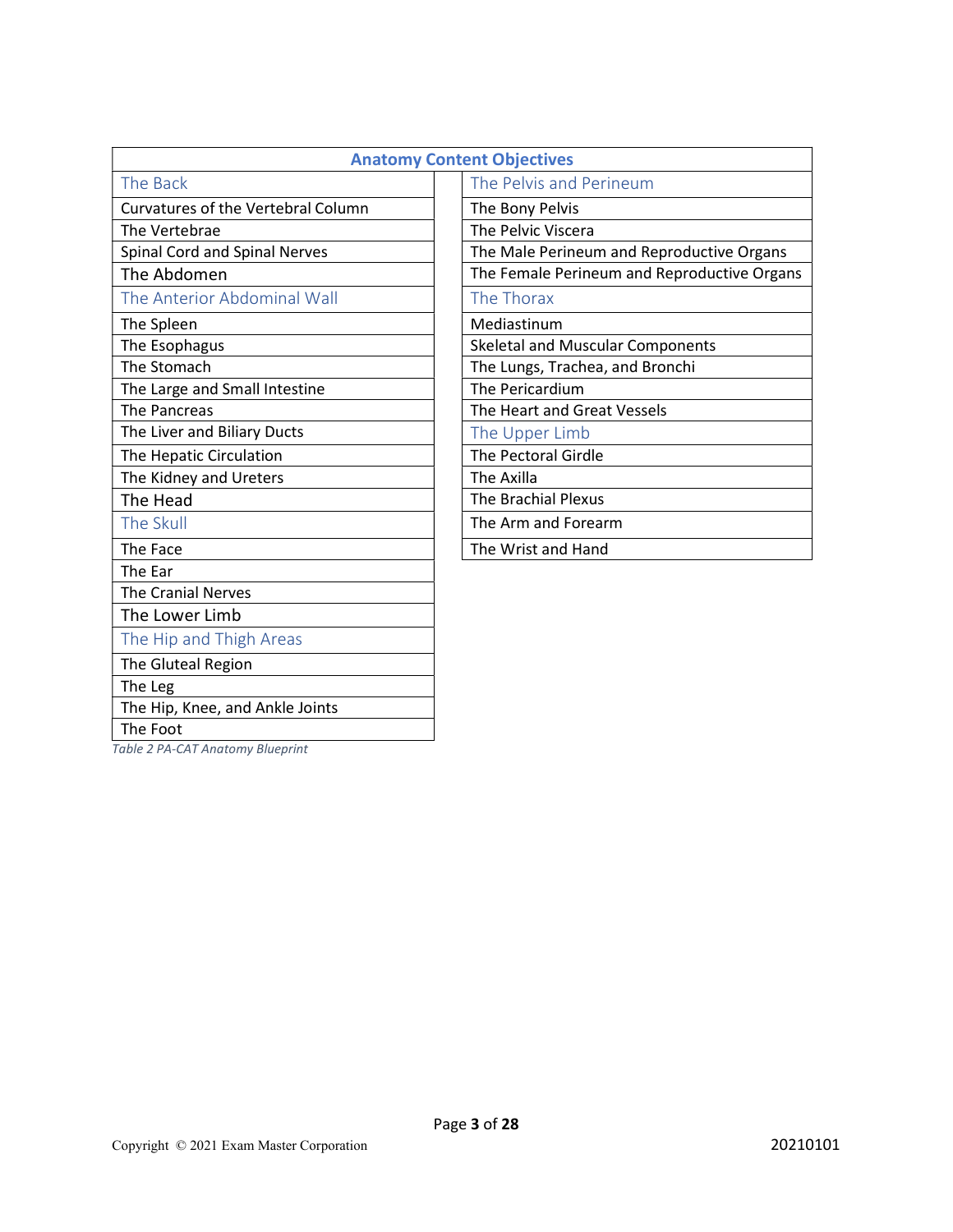|                                                | <b>Physiology Content Objectives</b>              |
|------------------------------------------------|---------------------------------------------------|
| The Cell                                       | <b>Renal Physiology</b>                           |
| Functions of the Cellular Organelles           | <b>Fluid Balance Regulation</b>                   |
| <b>Translation and Transcription</b>           | <b>Glomerular Filtration and Renal Blood Flow</b> |
| <b>Blood and Clotting</b>                      | Renal Tubular Reabsorption and Secretion          |
| <b>Hemostasis and Blood Coagulation</b>        | Renal Ion Regulation                              |
| Circulation                                    | Renal Acid/Base Regulation                        |
| Basics of Flow, Pressure, and Resistance       | <b>Respiratory Physiology</b>                     |
| Microcirculation                               | <b>Basics of Pulmonary Ventilation</b>            |
| Mechanisms of Blood Flow Control               | <b>Basics of Gas Exchange</b>                     |
| <b>Cardiac Output and Venous Return</b>        | <b>Pulmonary Circulation and Edema</b>            |
| The Lymphatic System                           | Oxygen and Carbon Dioxide Transport in Blood      |
| Coronary Blood Flow                            | <b>Regulation of Respiration</b>                  |
| Endocrinology                                  | Reproduction                                      |
| <b>Hypothalamus Hormones</b>                   | <b>Mitosis and Meiosis</b>                        |
| <b>Pituitary Hormones</b>                      | Spermatogenesis                                   |
| <b>Thyroid Hormones</b>                        | Oogenesis                                         |
| Parathyroid Hormones                           | Pregnancy and Lactation                           |
| <b>Endocrine Hormones</b>                      | <b>Basics of Fetal Physiology</b>                 |
| <b>Adrenocortical Hormones</b>                 | The Heart                                         |
| <b>Gastrointestinal Physiology</b>             | Heart Structure Valves, and Valve Sounds          |
| Paristalsis, Segmentation, and Defecation      | Cardiac Cycle                                     |
| Chemical Digestion, Absorption, and Regulation | <b>Electrical Activity of the Heart</b>           |
| <b>Membrane Physiology</b>                     | <b>Coronary Blood Flow</b>                        |
| <b>Diffusion and Osmosis</b>                   | <b>Heart Defects</b>                              |
| Membrane Transport (Active and Passive)        | The Special Senses                                |
| <b>Basics of Membrane Potential</b>            | Vision, Hearing, Taste, and Smell                 |
| The Actions Potential                          |                                                   |
| The Muscular Contraction                       |                                                   |
| Metabolism                                     |                                                   |
| Carbohydrate, Protein, and Lipid Metabolism    |                                                   |
| Nervous System                                 |                                                   |
| Nerve Physiology, Conduction, and Transmission |                                                   |
| <b>Basics of Somatic Sensations</b>            |                                                   |
| <b>Basics of Motor and Cerebral Circuits</b>   |                                                   |
| Basics of the Autonomic Nervous System         |                                                   |

Table 3 PA-CAT Physiology Blueprint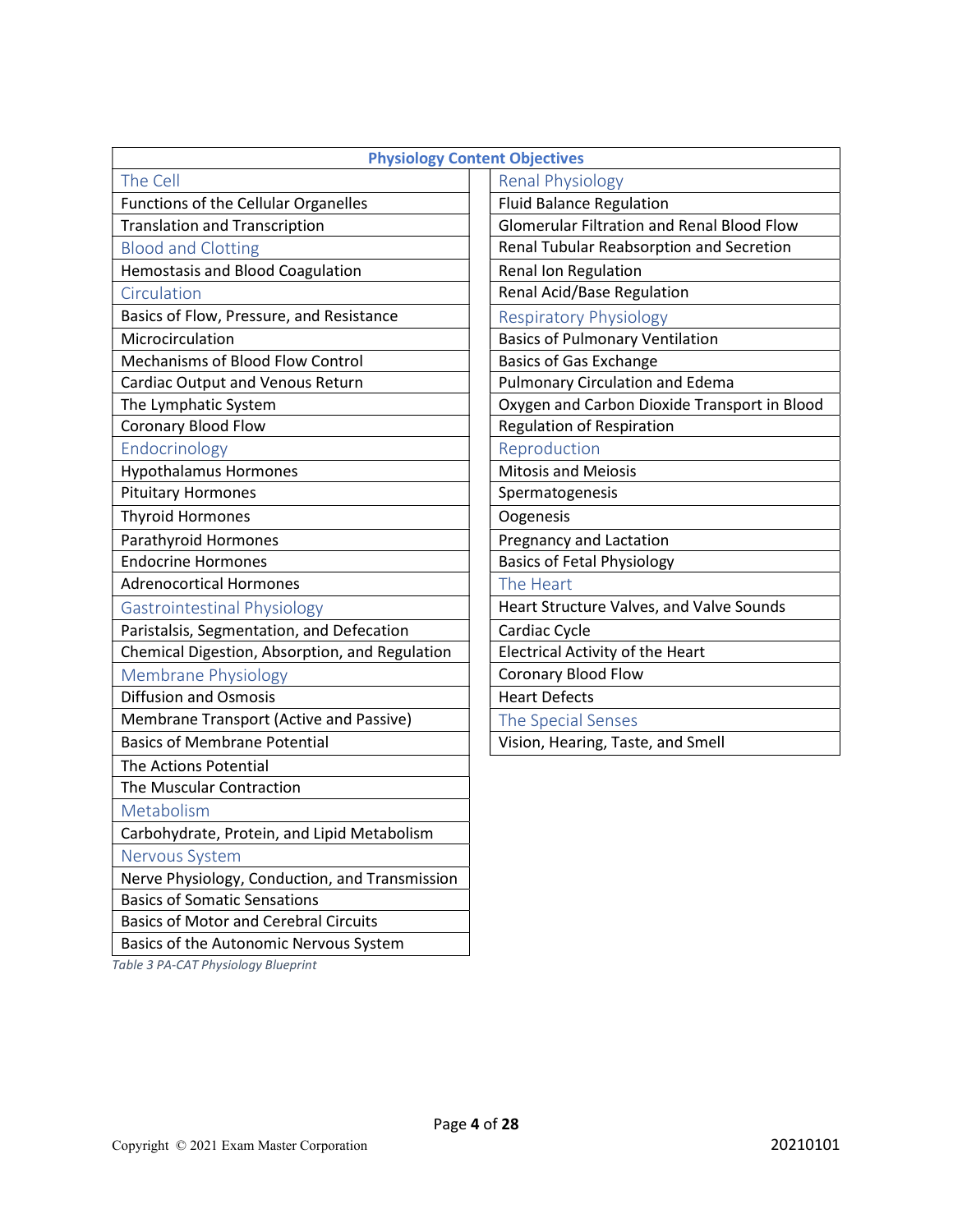| <b>Chemistry Content Objectives</b>              |
|--------------------------------------------------|
| <b>Acids and Bases</b>                           |
| <b>Bronsted Lowry Acids and Bases</b>            |
| <b>Measuring Acidity and Basicity</b>            |
| <b>Strengths of Acids and Bases</b>              |
| Atoms, Ions, and Molecules                       |
| <b>Atomic Theory</b>                             |
| Ions and Molecules                               |
| <b>Chemical Bonding and Molecular Geometry</b>   |
| <b>VSEPR Theory</b>                              |
| <b>Chemical Reactions</b>                        |
| <b>Balancing</b>                                 |
| <b>Solubility Rules</b>                          |
| <b>Types of Reactions</b>                        |
| Electrochemistry                                 |
| <b>Oxidation and Reduction</b>                   |
| Gases                                            |
| Gas Laws; Dalton's Laws of Partial Pressures     |
| Dalton's Laws of Partial Pressures               |
| <b>Ideal vs. Real Gases</b>                      |
| Liquids, Solids, and Gases                       |
| <b>Colligative Properties of Solutes</b>         |
| <b>Factors Affecting Solubility</b>              |
| Stoichiometry                                    |
| Conversion and Conservation of Matter and Energy |
| <b>Reactant and Product Calculations</b>         |
| <b>Thermochemistry and Energy</b>                |
| <b>Energy and Chemical Changes/Reactions</b>     |
| <b>Organic Chemistry</b>                         |
| Alkanes                                          |
| Cycloalkanes                                     |
| <b>Bond Properties</b>                           |
| Resonance                                        |
| Hybridization/LCAO                               |
| Stereochemistry                                  |
| Spectroscopy                                     |

Table 4 PA-CAT Chemistry Blueprint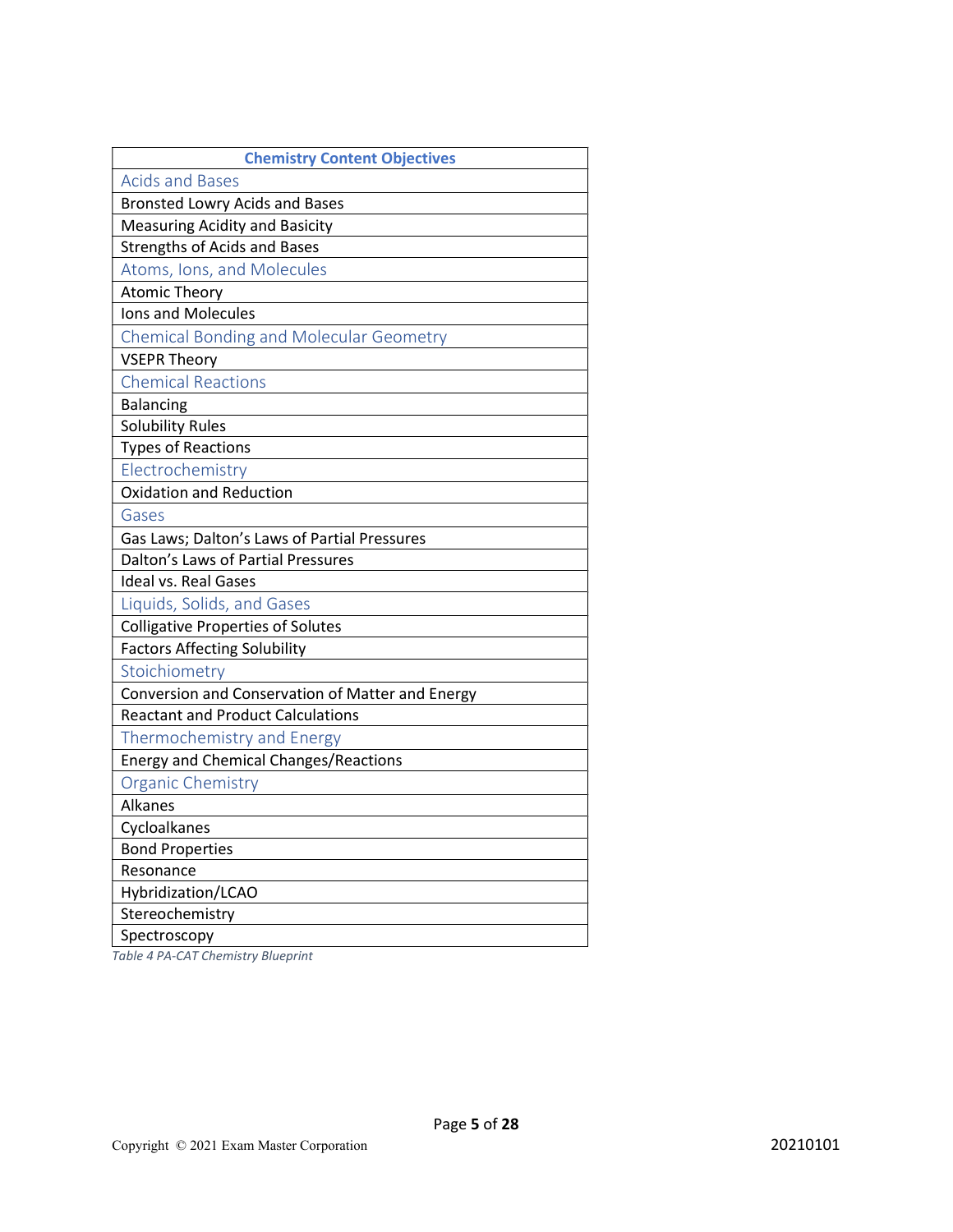| <b>General Biology Content Objectives</b>       |                                       |
|-------------------------------------------------|---------------------------------------|
| Bioenergetics                                   | <b>Gene Expression</b>                |
| Enzymes                                         | <b>Regulatory Proteins</b>            |
| Metabolism                                      | <b>Eukaryotic Regulation</b>          |
| <b>Energy and ATP</b>                           | <b>Posttranscriptional Regulation</b> |
| <b>Hydrogen and Electron Carriers</b>           | <b>Protein Degradation</b>            |
| Thermodynamics and Free Energy                  | Genetics                              |
| Biotechnology                                   | <b>Mendelian Genetics</b>             |
| Mapping, Characterizing, and Sequencing Genomes | Patterns of Inheritance               |
| <b>Cell Structure and Function</b>              | Incomplete Dominance                  |
| Composition and Function of Cell Structures     | Sex Linkage                           |
| Cell Membranes and Membranous Organelles        | <b>Mutations and Genetic Change</b>   |
| <b>Cell Theory</b>                              | <b>Clinical Genetics</b>              |
| <b>Cellular Reproduction</b>                    | Cytogenetics                          |
| <b>Eukaryotic Cell Reproduction</b>             | <b>Molecular Genetics</b>             |
| <b>Stages of Meiosis</b>                        | <b>Mitochondrial Genetics</b>         |
| <b>Cellular Respiration</b>                     | <b>RNA</b>                            |
| Fermentation and Anaerobic Respiration          | <b>Structure and Replication</b>      |
| <b>Aerobic Respiration</b>                      | <b>Types of RNA</b>                   |
| <b>Oxidation of Glucose</b>                     | tRNA and Ribosomes                    |
| <b>Oxidation of Pyruvate</b>                    | Pre-mRNA Splicing                     |
| Catabolism of Proteins and Fats                 | <b>Eukaryotic Transcription</b>       |
| <b>Cellular Transport</b>                       | <b>Signal Transduction</b>            |
| <b>Diffusion and Osmosis</b>                    | <b>Intracellular Communication</b>    |
| <b>Facilitated and Active Transport</b>         | <b>Receptor Types</b>                 |
| Pinocytosis and Phagocytosis                    | <b>Intracellular Receptors</b>        |
| <b>Chemical Building Blocks</b>                 | G Protein-Coupled Receptor Signaling  |
| Proteins                                        | <b>Receptor Kinase Signaling</b>      |
| Carbohydrates                                   | Microbiology                          |
| Carbon                                          | Viral Replication and Invasion        |
| <b>Nucleic Acids</b>                            | <b>Bacterial Viruses</b>              |
| Lipids                                          | Human Immunodeficiency Virus          |
| <b>Chemical Composition of Cells</b>            | <b>Viral Diseases</b>                 |
| Water and Its Properties                        | Prions                                |
| <b>Organization of Matter</b>                   | Parasitic                             |
| Acids, Bases, and Salts                         | Fungal                                |
| <b>Biological Molecules</b>                     | <b>Biochemical Testing</b>            |
| <b>DNA</b>                                      | <b>Polymerase Chain Reaction</b>      |
| Structure, Replication, Repair                  |                                       |

Page 6 of 28

Table 5 PA-CAT General Biology Blueprint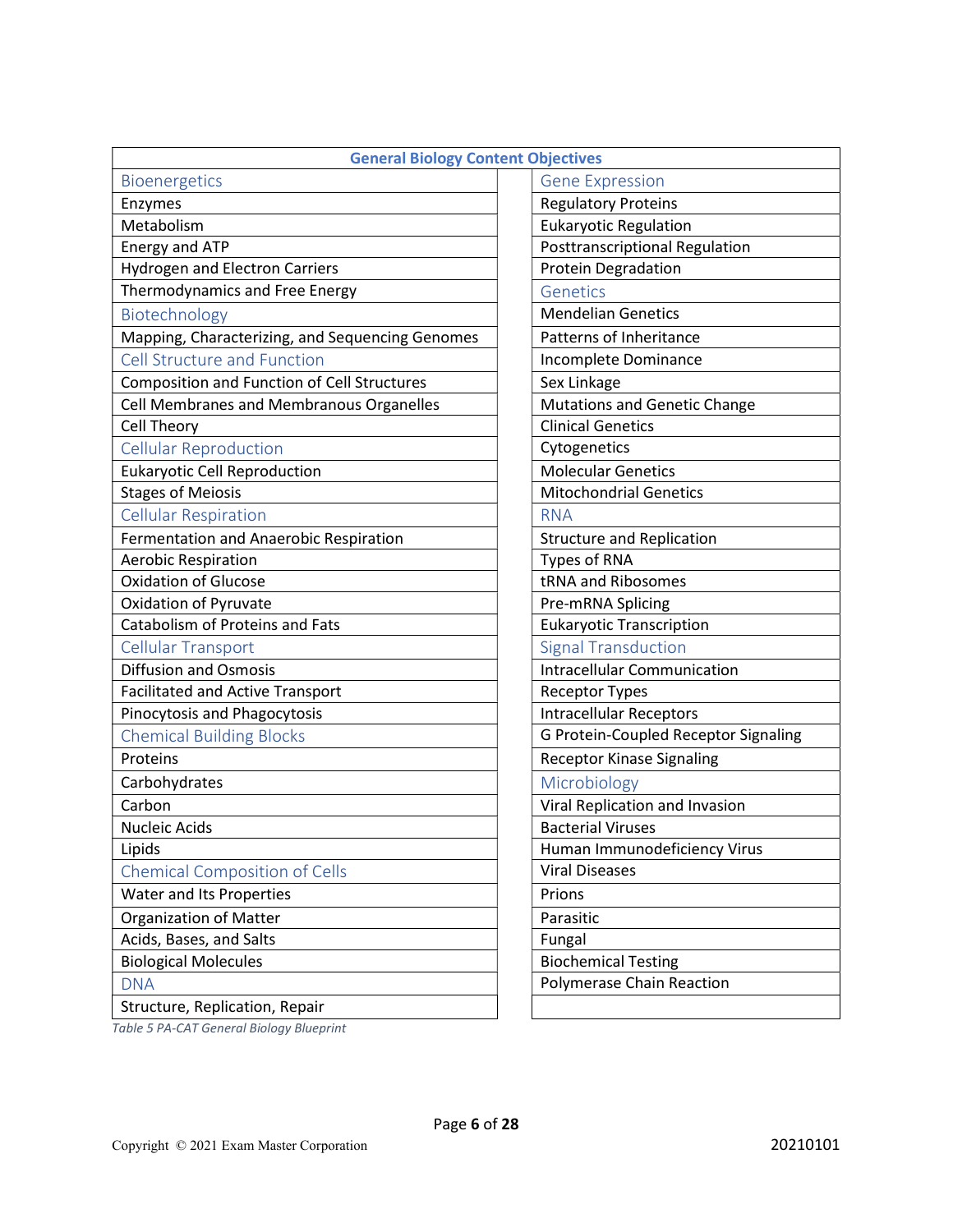| <b>Microbiology Content Objectives</b>      |
|---------------------------------------------|
| <b>Bacteria</b>                             |
| Intracellular Bacteria                      |
| <b>Gram-Positive Cocci</b>                  |
| <b>Gram-Positive Rods</b>                   |
| Acid-Fast Bacteria                          |
| <b>Gram-Negative Cocci and Coccobacilli</b> |
| Fermentative Gram-Negative Rods             |
| Nonfermenting Gram-Negative Rods            |
| Anaerobic Bacteria                          |
| Spiral-Shaped Bacteria                      |
| Intracellular Bacteria                      |
| Role in Disease                             |
| <b>Viruses</b>                              |
| Human Immunodeficiency Virus                |
| Human Herpesvirus                           |
| <b>Respiratory Viruses</b>                  |
| <b>Hepatitis Viruses</b>                    |
| <b>Gastrointestinal Viruses</b>             |
| Role in Disease                             |
| Fungi                                       |
| Classification                              |
| Opportunistic Fungi                         |
| <b>Cutaneous and Subcutaneous Fungi</b>     |
| Systemic Dimorphic Fungi                    |
| Parasites                                   |
| Classification                              |
| Protozoa                                    |
| Trematodes                                  |
| Nematodes                                   |
| Cestodes                                    |
| Arthropods                                  |
| Interaction between Microbe and Host        |
| Principles of Disease and Epidemiology      |
| Microbial Mechanisms of Pathogenicity       |
| Innate and Adaptive Immunity                |
| Pathology, Infection, and Disease           |
| Microorganisms and Human Disease            |
| <b>Environmental Microbiology</b>           |

Table 6 PA-CAT Microbiology Blueprint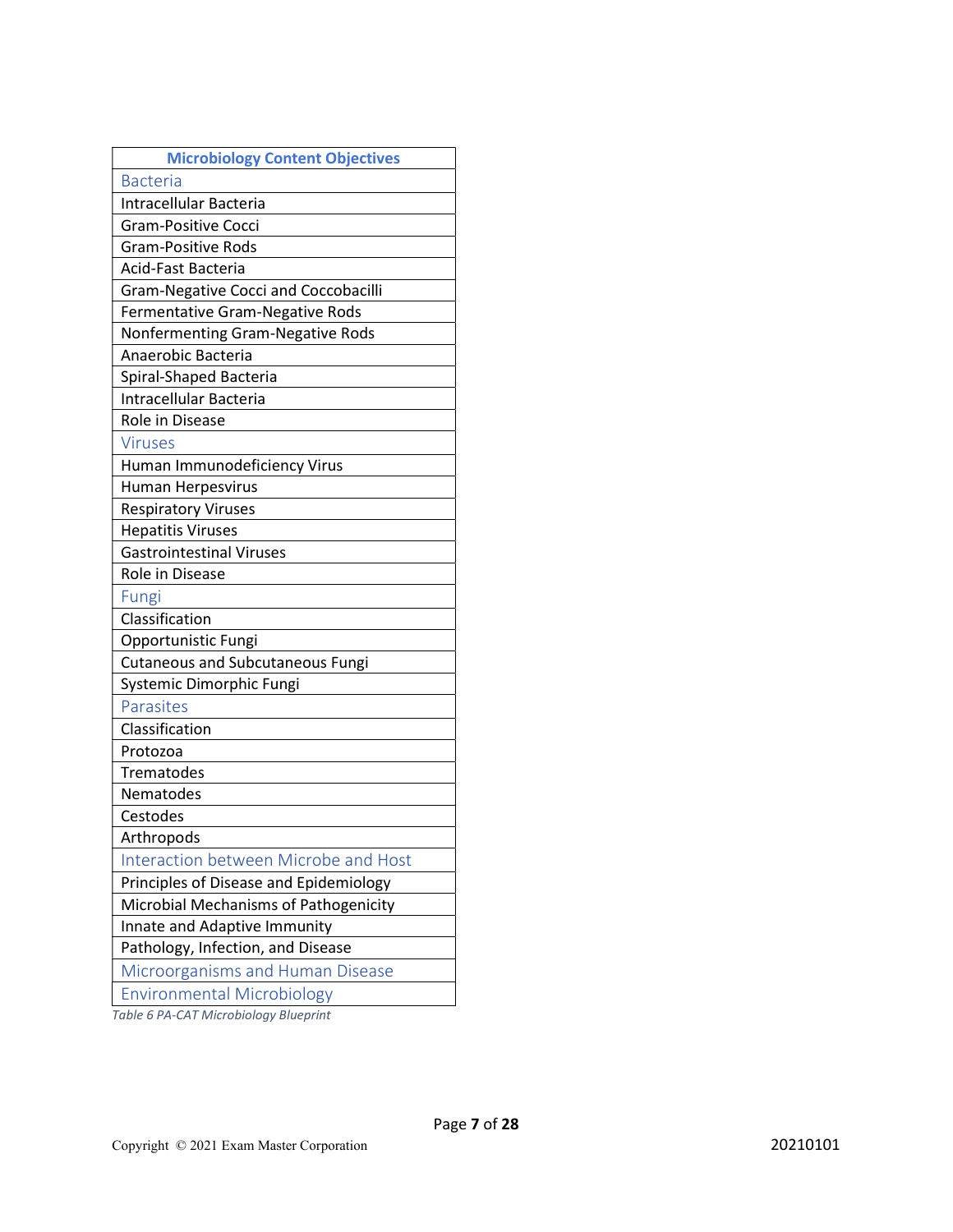| <b>Genetics Content Objectives</b>                                   |
|----------------------------------------------------------------------|
| Molecular Structure and Replication of Genetic Material              |
| Molecular Structure of DNA and RNA                                   |
| Chromosome Organization and Molecular Structure                      |
| <b>DNA Replication</b>                                               |
| Patterns of Inheritance                                              |
| Chromosome Transmission During Cell Division and Sexual Reproduction |
| Mendelian and Non-Mendelian Inheritance                              |
| Genetic Linkage and Mapping in Eukaryotes                            |
| Genetic Transfer and Mapping in Bacteria and Bacteriophages          |
| Variation in Chromosome Structure and Number                         |
| <b>Molecular Properties of Genes</b>                                 |
| Gene Transcription and RNA Modification                              |
| <b>Translation of mRNA</b>                                           |
| Gene Regulation in Bacteria                                          |
| Gene Regulation in Eukaryotes                                        |
| <b>Non-Coding RNAs</b>                                               |
| <b>Genetics of Viruses</b>                                           |
| <b>Gene Mutation and DNA Repair</b>                                  |
| Recombination, Immunogenetics, and Transposition                     |
| <b>Genetic Technologies</b>                                          |
| Molecular Technologies                                               |
| Biotechnology                                                        |
| Genomics                                                             |
| Genetic Analysis of Individuals and Populations                      |
| <b>Medical Genetics and Cancer</b>                                   |
| <b>Developmental Genetics</b>                                        |
| <b>Population Genetics</b>                                           |
| <b>Complex and Quantitative Traits</b>                               |

Table 7 PA-CAT Genetics Blueprint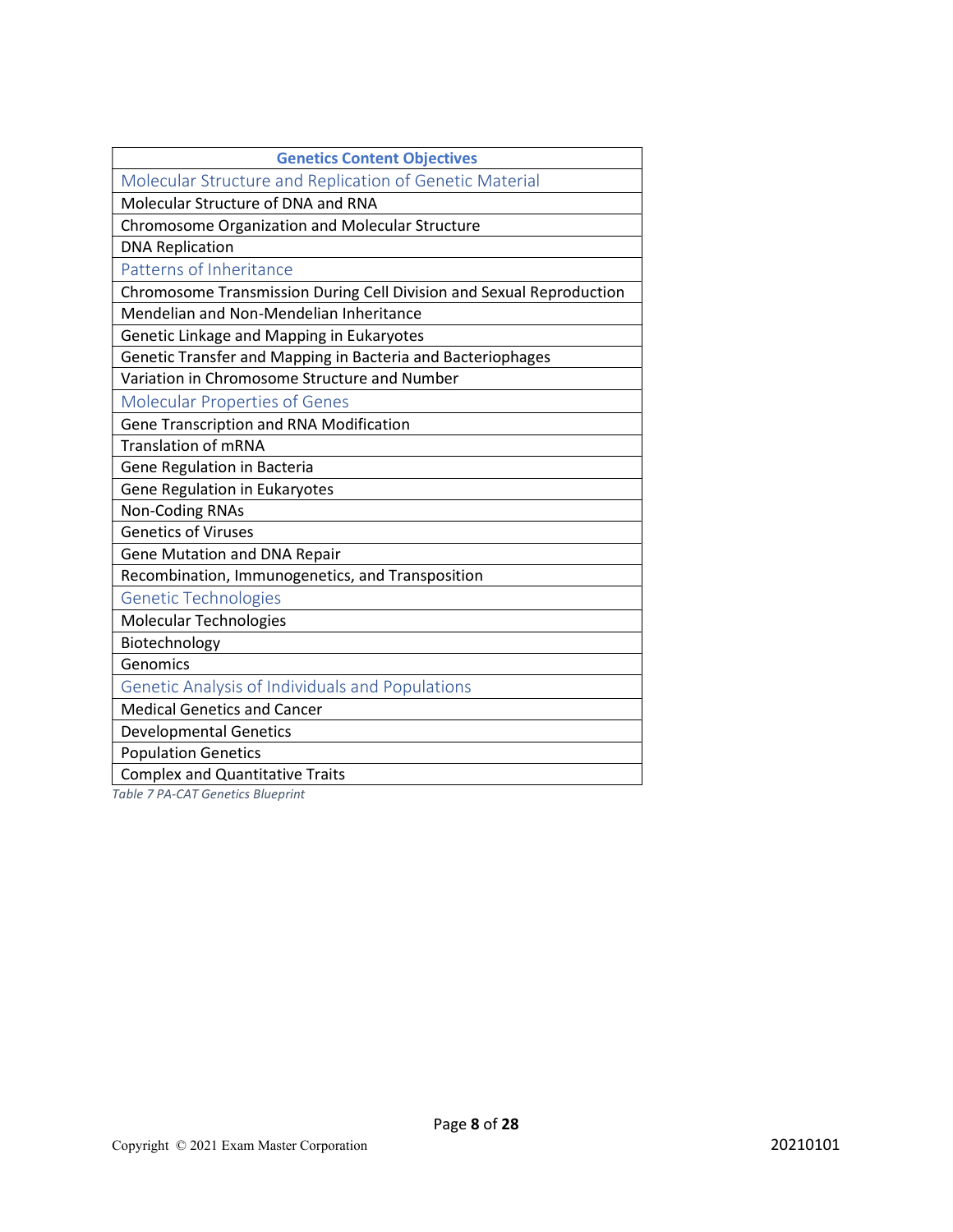| <b>Biochemistry Content Objectives</b>                         |
|----------------------------------------------------------------|
| <b>Intermediary Metabolism</b>                                 |
| Gluconeogenesis                                                |
| Glycolysis                                                     |
| Respiratory Cycles and Oxidative Phosphorylation               |
| <b>Biologic Oxidation</b>                                      |
| Mitochondria and ATP                                           |
| Citric Acid Cycle                                              |
| Bioenergetics                                                  |
| Proteins                                                       |
| <b>Structure and Function of Proteins</b>                      |
| <b>Structure and Classification of Amino Acids</b>             |
| Peptide Bonds, Polypeptides                                    |
| <b>Specialized Metabolism of Tissues</b>                       |
| Cell and Membrane Structure and Function                       |
| Hormones and Their Mechanisms of Action                        |
| <b>Cell Membrane</b>                                           |
| <b>Enzymes</b>                                                 |
| Properties and Classification of Enzymes                       |
| Mechanism of Actions of Enzymes                                |
| <b>Enzyme Kinetics</b>                                         |
| <b>Nucleic Acids</b>                                           |
| <b>Genes and Diseases</b>                                      |
| <b>Regulation of Gene Expression</b>                           |
| Genetic Code, Ribosomal Translation                            |
| <b>RNA Synthesis</b>                                           |
| DNA Organization and Replication                               |
| Eukaryotic and Prokaryotic Genetic Organization and Regulation |
| <b>Individual Hormones</b>                                     |
| <b>Classification of Hormones</b>                              |
| Protein, Peptide, and Amino Acid-Derived Hormones              |
| Cytokines                                                      |
| Lipids                                                         |
| Regulation of Lipid Metabolism                                 |
| Lipoproteins and Disease                                       |
| <b>Cholesterol Metabolism</b>                                  |
| Carbohydrates                                                  |

Page 9 of 28

Table 8 PA-CAT Biochemistry Blueprint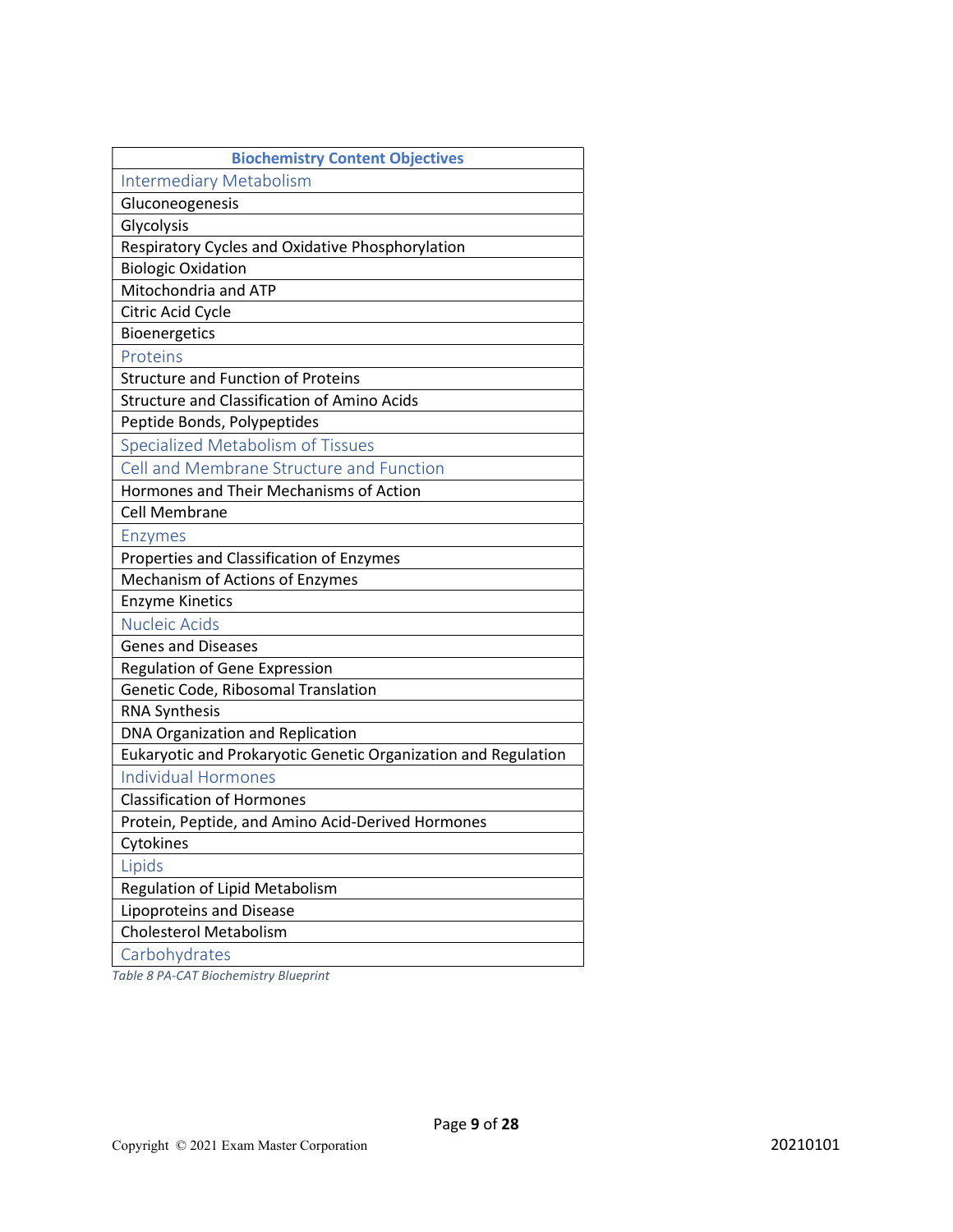| <b>Behavioral Sciences Content Objectives</b>       |
|-----------------------------------------------------|
| <b>Biological Bases of Behavior</b>                 |
| Neuroanatomy                                        |
| <b>Human Genetics</b>                               |
| <b>Neural Transmission</b>                          |
| <b>History and Approaches</b>                       |
| Lifespan Development                                |
| Memory                                              |
| <b>Motivation and Emotion</b>                       |
| Emotion                                             |
| Hunger and Eating                                   |
| Personality                                         |
| Sensation and Perception                            |
| Sensation vs. Perception                            |
| Waves and Wavelengths                               |
| Learning                                            |
| <b>Classical and Operant Conditioning</b>           |
| Thinking and Intelligence                           |
| Cognition                                           |
| Language                                            |
| Social Psychology                                   |
| Dispositional Approach to Explaining Human Behavior |
| Self-Presentation                                   |
| Stress, Lifestyle, and Health                       |
| <b>States of Consciousness</b>                      |
| Sleep and Dreaming                                  |
| Psychoactive Drug Effects                           |
| <b>Psychological Research</b>                       |
| <b>Importance of Research</b>                       |
| <b>Analyzing Research Findings</b>                  |
| Approaches to Research                              |
| <b>Statistics</b>                                   |
| Sociology                                           |
| Culture                                             |
| Deviance and Conformity                             |
| Social Change                                       |
| Social Inequalities                                 |
| Social Institutions                                 |
| Sociological Perspective                            |
| Socialization                                       |
| <b>Psychological Disorders</b>                      |
| Therapy and Treatment                               |

Table 9 PA-CAT Behavioral Sciences Blueprint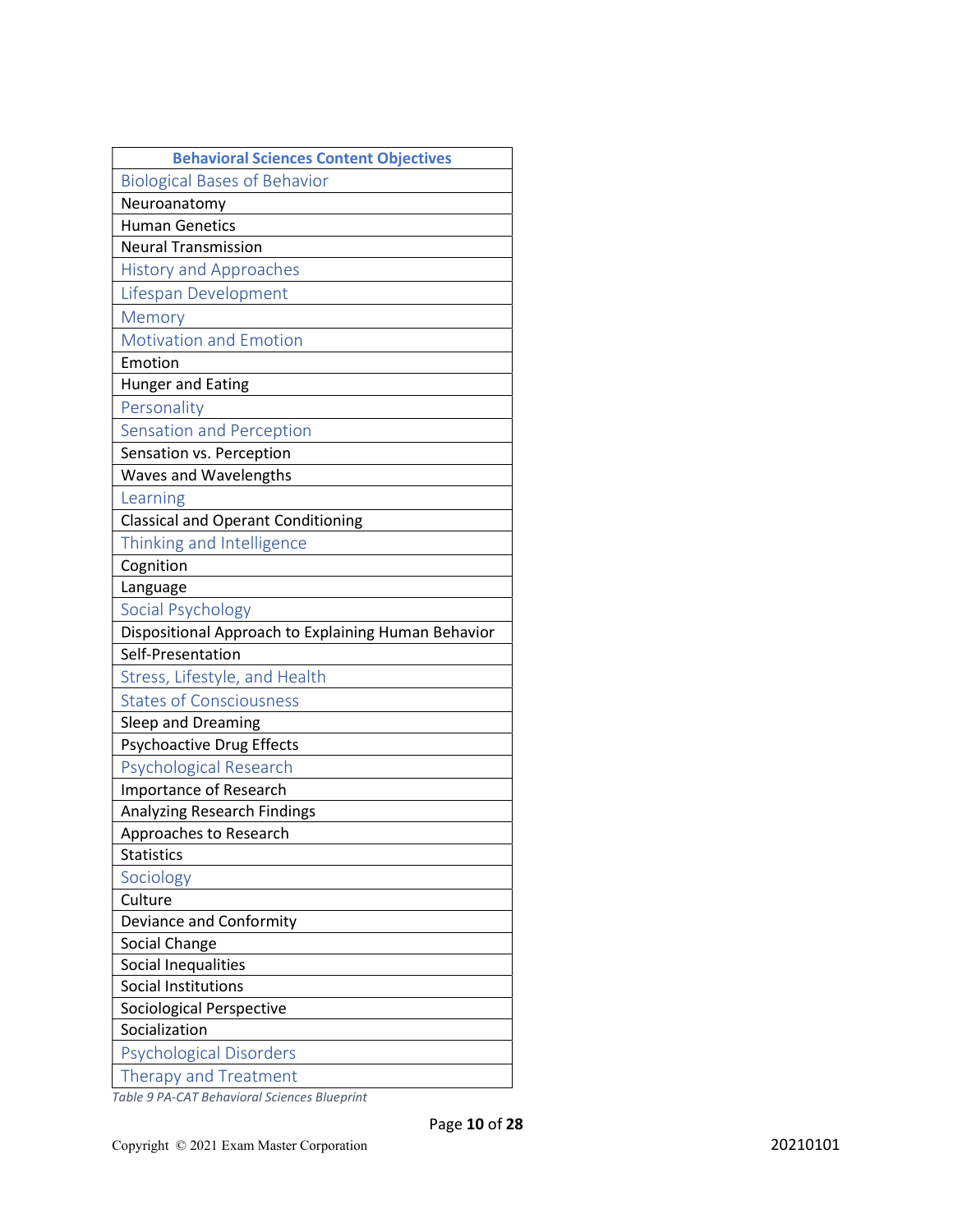| <b>Statistics Content Objectives</b>                 |
|------------------------------------------------------|
| <b>Anticipating Patterns</b>                         |
| Probability                                          |
| Combining Independent Random Variables               |
| The Normal Distribution                              |
| <b>Sampling Distributions</b>                        |
| <b>Exploring Data</b>                                |
| <b>Graphical Displays of Distributions</b>           |
| Summarizing Distributions of Univariate Data         |
| Comparing Distributions of Univariate Data           |
| <b>Exploring Bivariate Data</b>                      |
| <b>Exploring Categorical Data</b>                    |
| <b>Sampling Experimentation</b>                      |
| <b>Methods of Data Collection</b>                    |
| <b>Planning and Conducting Surveys</b>               |
| Planning and Conducting Experiments                  |
| Generalizability of Results and Types of Conclusions |
| <b>Statistical Inference</b>                         |
| Estimation                                           |
| <b>Test of Significance</b>                          |
| Table 10 PA-CAT Statistics Blueprint                 |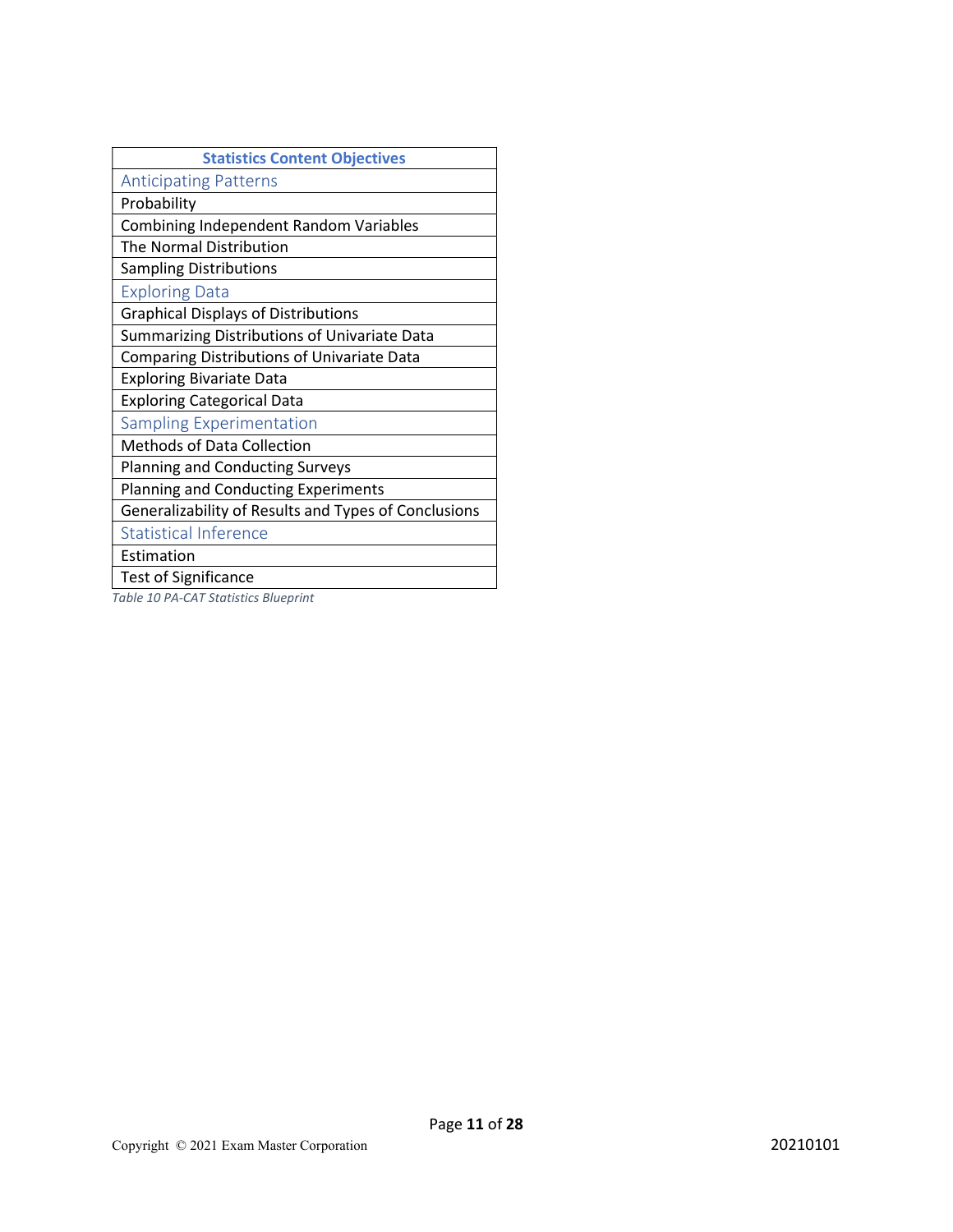# Sample Test Items

# Anatomy

Question 1 of 2

What is the likely diagnosis for a child who reports increased back pain, an uneven gait, and favoritism to the left side?

### Answer Choices:

- A. Kyphosis
- B. Lordosis
- C. Scoliosis
- D. Spina bifida

#### Explanation:

Scoliosis is the lateral bending of the vertebral column, often in the thoracic area.

Kyphosis is a curvature of the spine that produces a "humpback."

Lordosis is having a "hollow back," or being "bent backward." Some describe it as a sway back. It may be caused by poor posture.

Spina bifida is a defect of the vertebral column where L5 or S1 fails to develop normally, leaving a hole or dimple.

#### References:

1. Tortora, GJ, Derrickson BH. Principles of Anatomy & Physiology. 15th ed. Hoboken, NJ: Wiley: 2017:255-9.

#### Question 2 of 2

A 42-year-old man with a history of anxiety and peptic ulcer disease develops severe back pain. An analysis reveals the presence of amylase, lipase, and peptidase in his stomach. This patient's condition is caused by erosion of a peptic ulcer in what structure?

#### Answer Choices: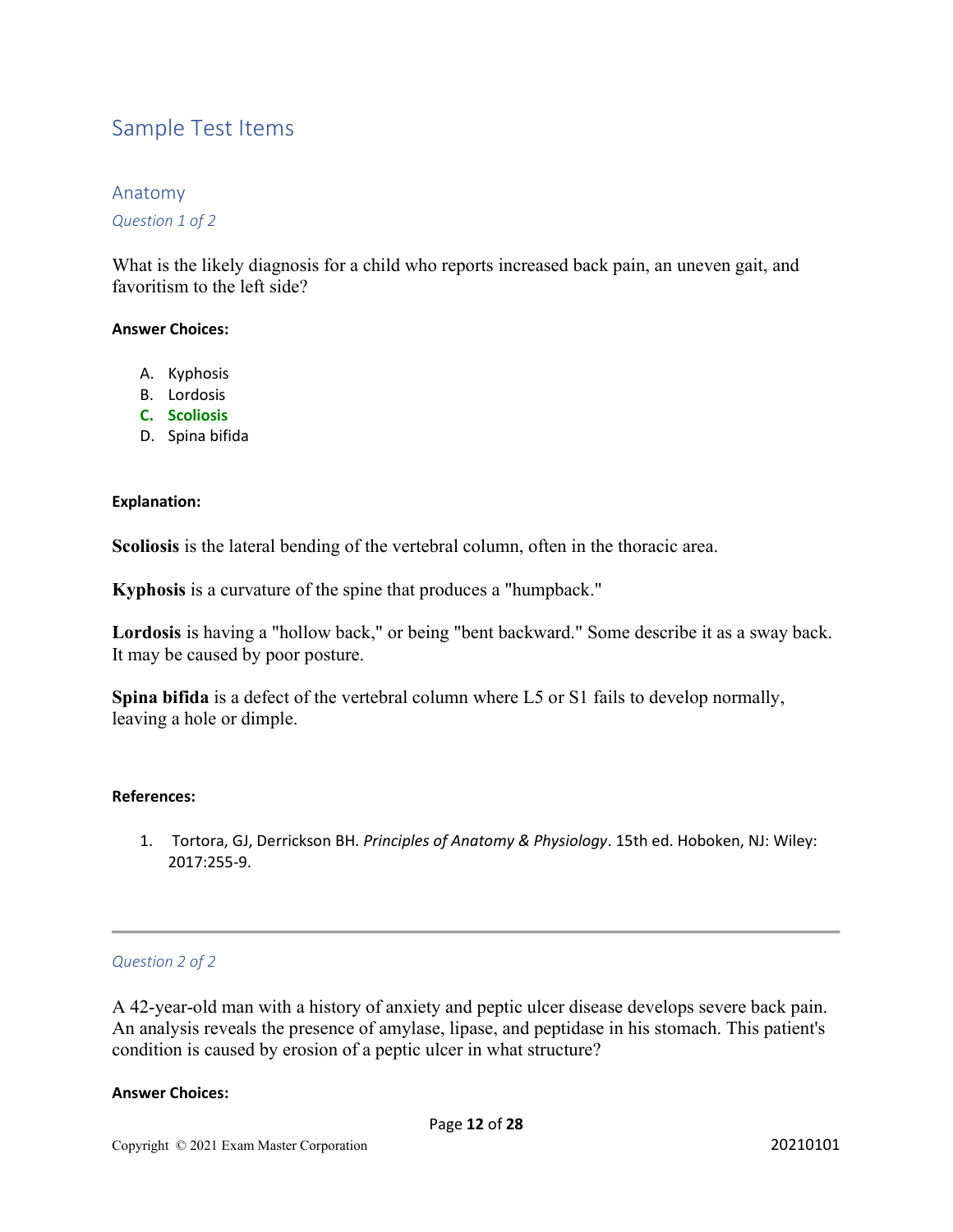- A. Left gastric artery
- B. Pancreas
- C. Peritoneal cavity
- D. Pleural cavity
- E. Splenic artery

#### Explanation:

This patient's sudden onset severe back pain suggests perforation of a peptic ulcer. The location of his pain along with the presence of pancreatic enzymes in the stomach suggest that the ulcer eroded into the pancreas. Since the pancreas is located directly posterior to the stomach, the ulcer would be located on the posterior wall of the stomach.

If the ulcer had eroded into the peritoneal cavity, the leakage of stomach contents into the peritoneal cavity would result in a generalized peritonitis, causing generalized severe abdominal pain and rebound tenderness, not focal back pain. If the ulcer had somehow eroded into the pleural cavity, we would expect to see pleuritic chest pain. If the ulcer had eroded into a blood vessel, we might see blood in the stomach or peritoneum instead of pancreatic enzymes, resulting in a much more serious clinical presentation. Two common blood vessels that a peptic ulcer can erode into are the splenic artery, which carries blood to the spleen, or the left gastric artery, which supplies blood to the lesser curvature of the stomach.

#### References:

1. Moore KL, Dalley AF, Agur AMR. Clinically Oriented Anatomy. 7th ed. Philadelphia, PA: Lippincott Williams & Wilkins; 2014:255-7.

#### Physiology

Question 1 of 2

A patient sustains a myocardial infarction (heart attack) that damages the ventricular septum of the heart. What effect on the heart is most likely to be seen immediately after the heart attack?

#### Answer Choices:

- A. Blood flowing from the left side of the heart to the right
- B. Changes in the electrical conduction of the heart
- C. Damage to the valves of the heart
- D. Reduction in blood pressure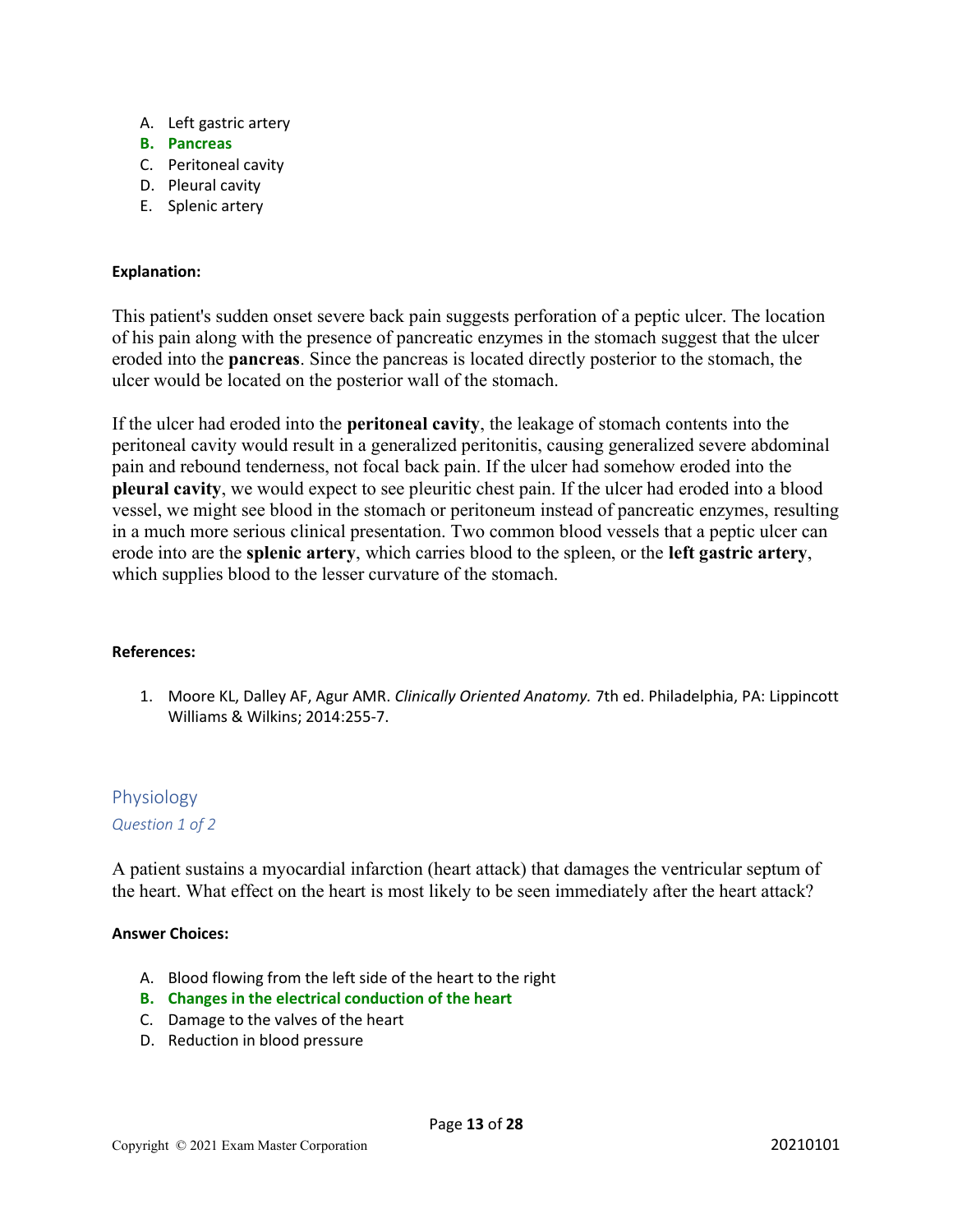#### Explanation:

The septum contains fibers that coordinate the beating of the ventricles. These are sensitive and are damaged almost instantly in myocardial infarction. This damage can be seen via changes in the conduction of electricity through the heart.

Damage to valves, left to right blood flow, and dramatic hypotension are common late complications of myocardial infarction, generally occurring days to weeks following the initial event. This is in contrast to electrical changes, which present near instantly.

#### References:

1. OpenStax, Anatomy & Physiology. OpenStax CNX. Jul 31, 2018. https://cnx.org/contents/FPtK1zmh@11.1:Y5T\_wVSC@5/Heart-Anatomy. Accessed September 5, 2018.

#### Question 2 of 2

If a patient ingests a poison that inhibits protein synthesis, what cellular organelle(s) is/are being targeted?

#### Answer Choices:

- A. Lysosomes
- B. Golgi apparatus
- C. Plasma membrane
- D. Mitochondria
- E. Ribosomes

#### Explanation:

Ribosomes are responsible for the production of cellular proteins through the process of translation.

Lysosomes contain digestive enzymes and are involved in the breakdown of molecules and cellular maintenance.

The Golgi apparatus is responsible for sorting, packaging, and sending proteins throughout the cell.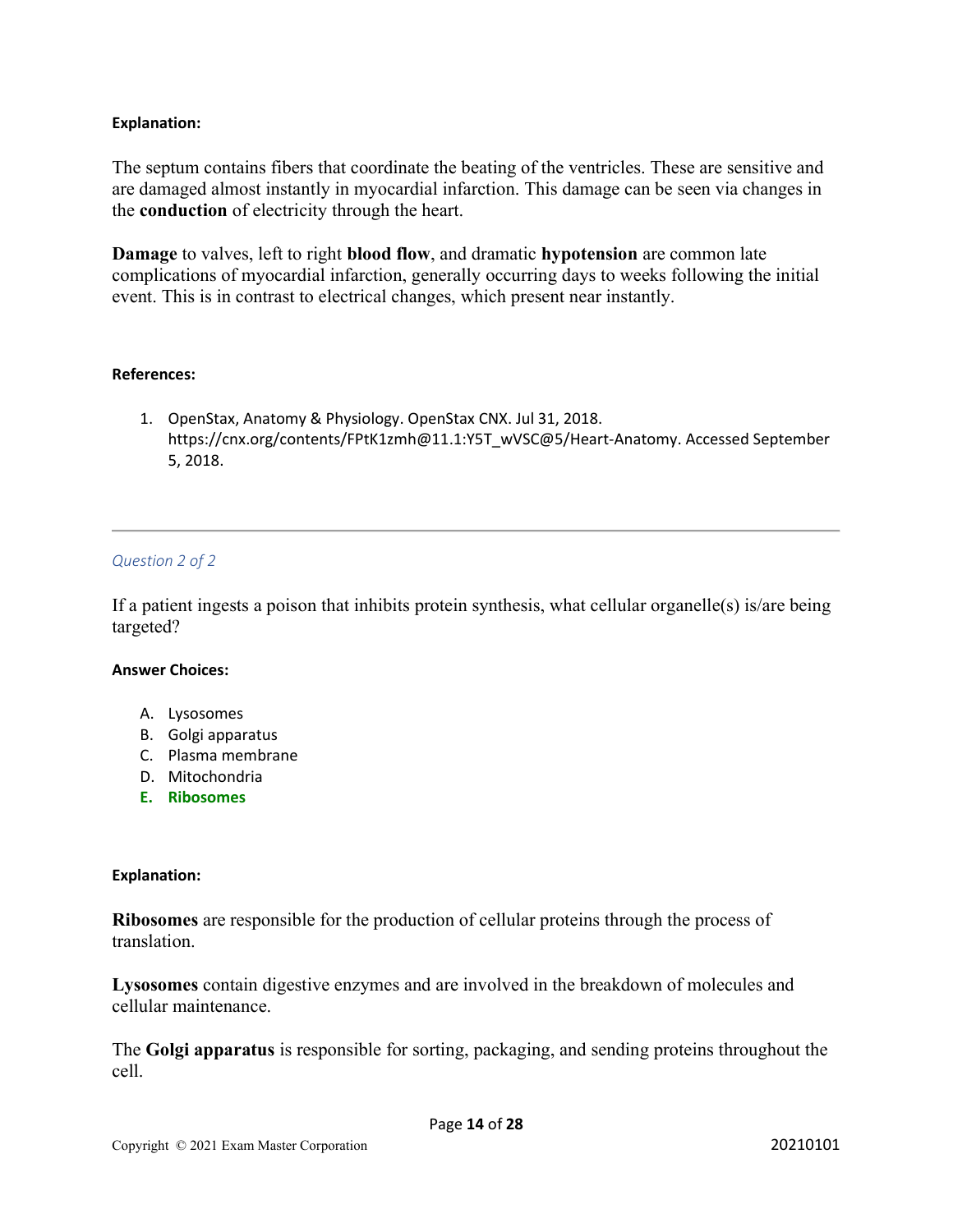The plasma membrane is a semi permeable boundary surrounding the cell.

Mitochondria are the energy-producing organelles within the cell. Mitochondria produce energy in the form of ATP via aerobic respiration in humans.

### References:

1. Tortora GJ, Derrickson B, & Tortora GJ. Principles of anatomy & physiology. Hoboken, NJ: Wiley; 2014.

General Biology

Question 1 of 2

Case:

Trace evidence retrieved in a crime scene revealed 2 distinct monosaccharides upon infrared spectroscopic analysis. The victim was a scientist who was working with an enzyme that cleaves disaccharides. The spectroscopic analysis from the crime lab exactly matched the last entry on the victim's electronic notebook. During their investigation, the forensics team analyzed carbohydrate samples from 4 suspects who had entered the crime scene in the past 24 hours. Each of the suspects had a unique carbohydrate sample that they needed to analyze.

#### Stem:

Based on this evidence, which of the following carbohydrates did the most likely suspect possess?

#### Answer Choices:

- A. Fructose
- B. Maltose
- C. Starch
- D. Sucrose

# Explanation:

The victim was working with an enzyme that cleaves disaccharides into its constituent monosaccharides. The spectroscopic analysis revealed the presence of 2 different monosaccharides. The most likely suspect must have been the person who possessed a disaccharide made of 2 different monomers.

The suspect who possessed sucrose (glucose  $+$  fructose), is most likely to have seen the victim the last.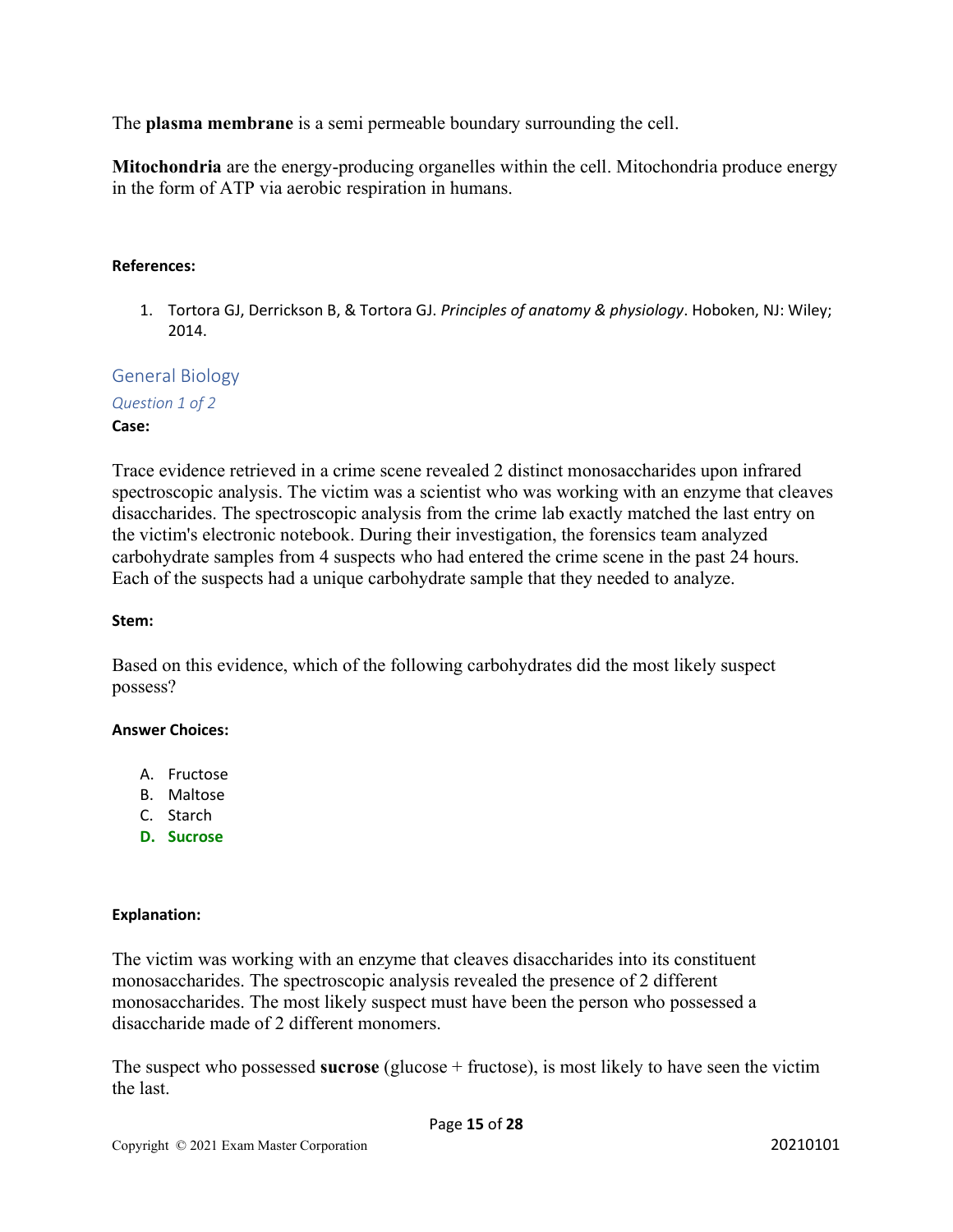Maltose is a disaccharide made of 2 glucose monomers and could not have been the relevant disaccharide.

Fructose (a monosaccharide) and starch (a polysaccharide) cannot be cleaved by the enzyme in question.

### References:

1. Simon EJ, Dickey JL, Hogan KA, Reece JB. Essential Chemistry for Biology. In: Campbell Essential Biology with Physiology. 5th ed. Harlow, UK: Pearson; 2016:22-35.

# Question 2 of 2

### Case:

A graduate student received organellar fractions from 4 different sources. The student was asked to extract DNA from each and was surprised to find 1 sample devoid of any genetic material.

#### Stem:

Given that the student was careful and there were no mistakes in the extraction procedure, what source would be devoid of genetic material?

#### Answer Choices:

- A. Beetle leaf extract
- B. Onion peel
- C. Red blood cells
- D. Semen sample

#### Explanation:

Red blood cells (RBCs) extracted from blood would be devoid of any genetic material. Typically, a blood sample would contain all cellular components (lymphocytes, RBCs, and platelets) from which DNA can be extracted, but RBCs specifically do not contain nuclei or any organelles (to make room for packaging hemoglobin).

Beetle leaf extract and onion peel, both plant sources, and semen sample (human source) would all contain DNA, as they contain nuclei and organelles (mitochondria and chloroplasts), which house various amounts of DNA.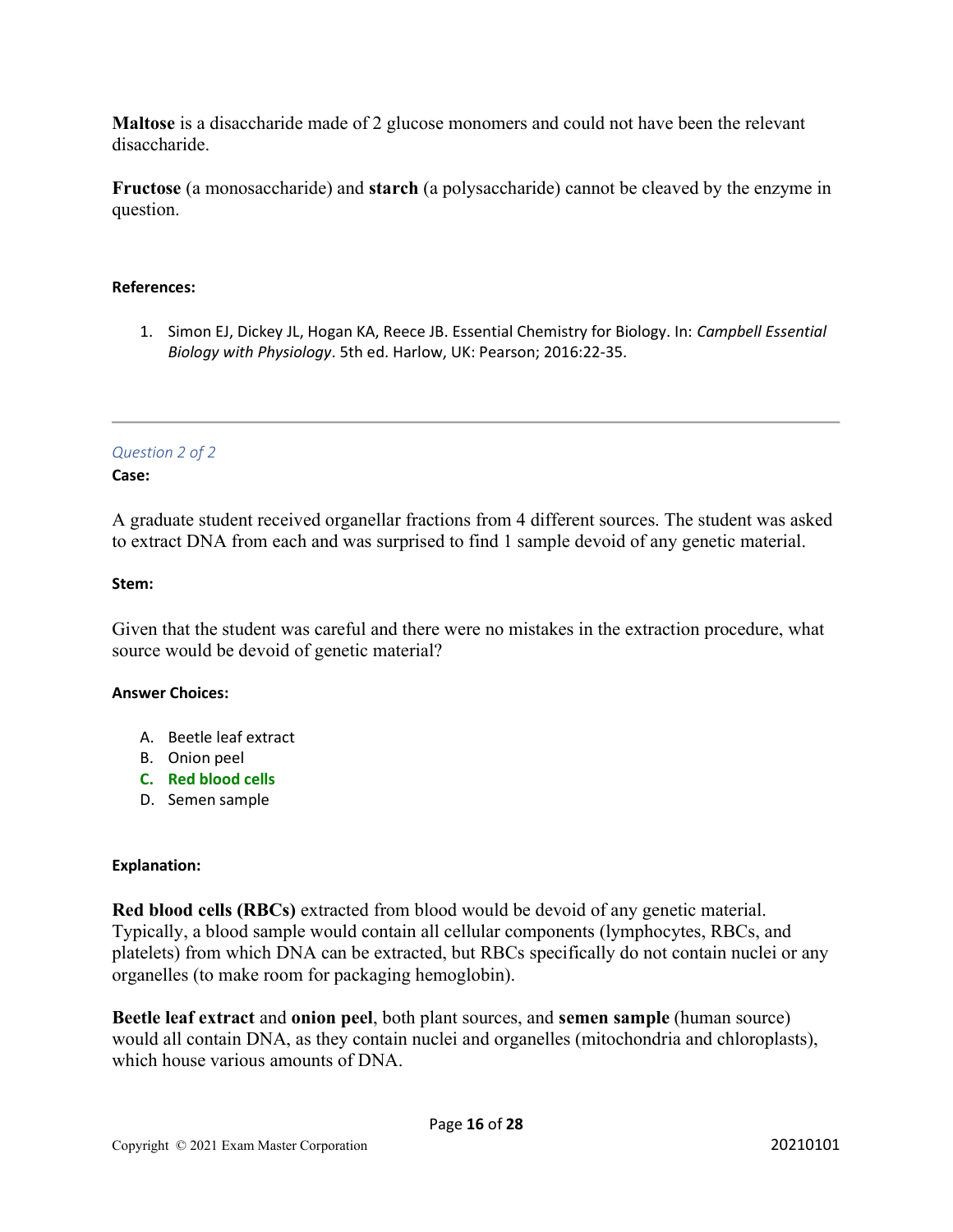#### References:

- 1. The Princeton Review: Molecular Biology. In: Cracking the AP Biology Exam. New York, NY: Penguin Random House; 2018:161-81.
- 2. The Princeton Review: Cells. In: Cracking the AP Biology Exam. New York, NY: Penguin Random House; 2018:111-8.

# General and Organic Chemistry

### Question 1 of 2

What process occurs during the increase in water solubility of a compound containing functional groups with carboxylic acids as they undergo ionization?

#### Answer Choices:

- A. Elongation of hydrocarbons
- B. Formation of salts
- C. Grouping of aromatic rings
- D. Standardization of charge

#### Explanation:

One way in which carboxylic acids increase the water solubility of a compound is through reaction with a strong base to **form salts** (carboxylate anion salts). Salt formation can increase the water solubility of a compound due to the attraction of the area of the partial positive charge within the compound to the partial negative of water (area surrounding oxygen).

### Elongation of hydrocarbons, grouping of aromatic rings, and standardization of charge (reduction of polarity) serve to reduce water solubility.

#### References:

1. Jonsson AL, Roberts MAJ, Kiappes JL, Scott KA. Essential chemistry for biochemists. Essays Biochem. 2017;61(4):401-27. https://www.ncbi.nlm.nih.gov/pmc/articles/PMC5869253/.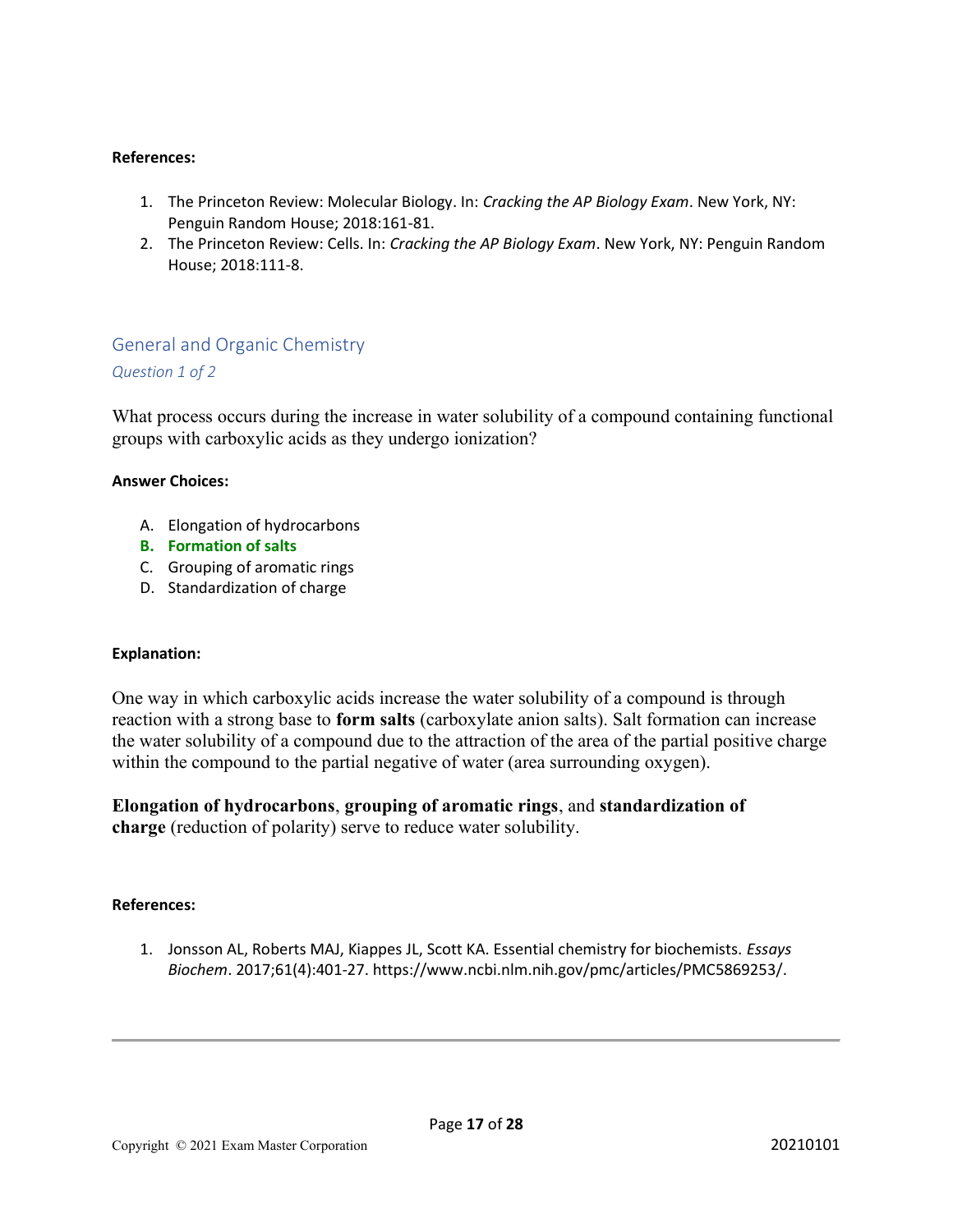#### Question 2 of 2

The acetylation of 0.205 mol of p-aminophenol by acetic anhydride produced acetaminophen and acetic acid. A side reaction resulting from moisture in the reaction vessel hydrolyzed an unknown amount of acetic anhydride before the reaction was complete. After purification, only 29.47 g of acetaminophen was isolated. If 13.35 g of acetic acid was recovered from the products, how much acetic anhydride was consumed in the acetylation reaction and how much underwent hydrolysis?

#### Answer Choices:

- A. Acetylation  $-11.71$  g and Hydrolysis  $-1.39$  g
- B. Acetylation  $-19.91$  g and Hydrolysis  $-1.39$  g
- C. Acetylation  $-19.91$  g and Hydrolysis  $-1.64$  g
- D. Acetylation 20.93 g and Hydrolysis unknown
- E. Acetylation  $-19.91$  g and Hydrolysis unknown

#### Explanation:

The correct answer is Acetylation  $-19.91$  g and Hydrolysis  $-1.39$  g.

Since acetaminophen is the product of the acetylation reaction, the amount of acetaminophen produced from the reaction is used to determine how much of the acetic anhydride was consumed by the acetylation reaction. Using the molecular mass, we can determine that 0.195 mol of acetaminophen was produced through acetylation. This would require 19.91 g of acetic anhydride.

Calculate the amount of acetic acid produced as a side product of the acetylation reaction: 0.195 mol\*60.05  $g = 11.71$  g. Now, subtract the mass of acetic acid produced as a result of acetylation from the mass recovered after reaction to get the mass of acetic acid produced through hydrolysis: 13.35 g – 11.71 g = 1.64 g acetic acid. The hydrolysis reaction proceeds as follows:

 $(CH<sub>3</sub>CO)<sub>2</sub>O + H2O \rightarrow 2CH<sub>3</sub>COH$ 

Therefore, 1.64 g of acetic acid is produced by 1.39 g of acetic anhydride.

#### References:

1. Zumdahl SS, Zumdahl SA. Chemistry: An Atoms First Approach. 2nd ed. Bellmont, CA: Cengage Learning; 2015:236.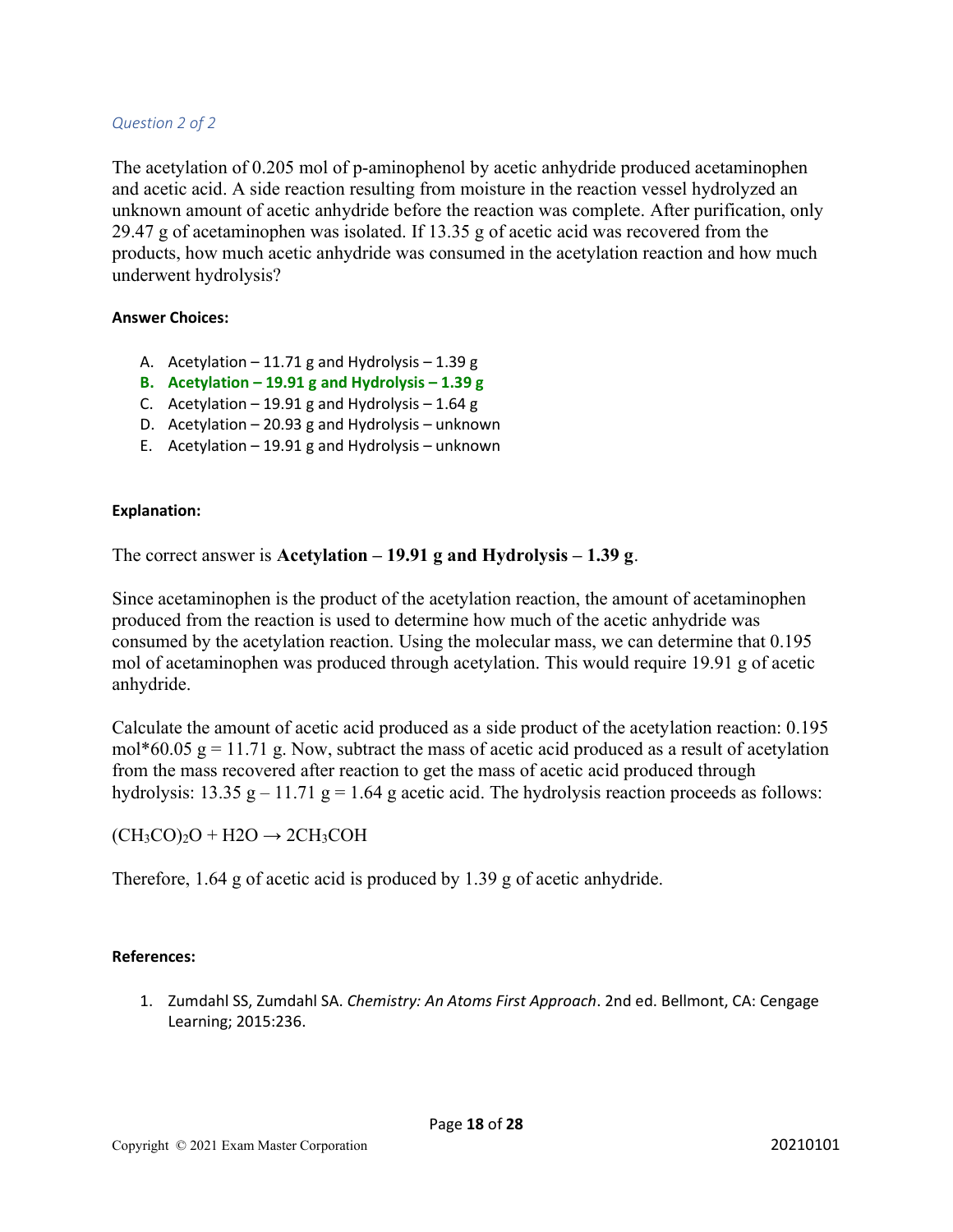# Biochemistry

Question 1 of 2

What generally results from a point mutation, deletion, or insertion in the promoter region of a proto-oncogene?

#### Answer Choices:

- A. Increased transcription of protein product
- B. Stimulation of cell mitosis
- C. Transduction of continuous cell growth signals
- D. Uncontrolled stimulation of kinase signaling pathway

#### Explanation:

A point mutation, deletion, or insertion in the promoter region of a proto-oncogene is an activation mechanism that generally causes increased transcription.

Stimulation of cell mitosis is an example of a general process involving proteins encoded by proto-oncogenes.

Transduction of continuous cell growth signals relates to a mutation within an oncogene rather than a mutation to the promoter region; specifically, this refers to the mutated ras oncogene, which causes a protein to remain in an active state and transduces continuous cell growth signals.

Uncontrolled stimulation of kinase signaling pathway similarly relates to a mutation within an oncogene rather than a mutation to the promoter region; specifically, this refers to the mutated braf oncogene, which encodes for a protein with a modified kinase domain.

#### References:

1. Lowdon R, Wang T. Epigenomic annotation of noncoding mutations identifies mutated pathways in primary liver cancer. PLoS One. 2017;12(3):e0174032. https://www.ncbi.nlm.nih.gov/pmc/articles/PMC5363827/.

#### Question 2 of 2

Which hormone produced by the hypothalamus and secreted by the pituitary gland would you expect to be effective in improving social interactions in children with autism?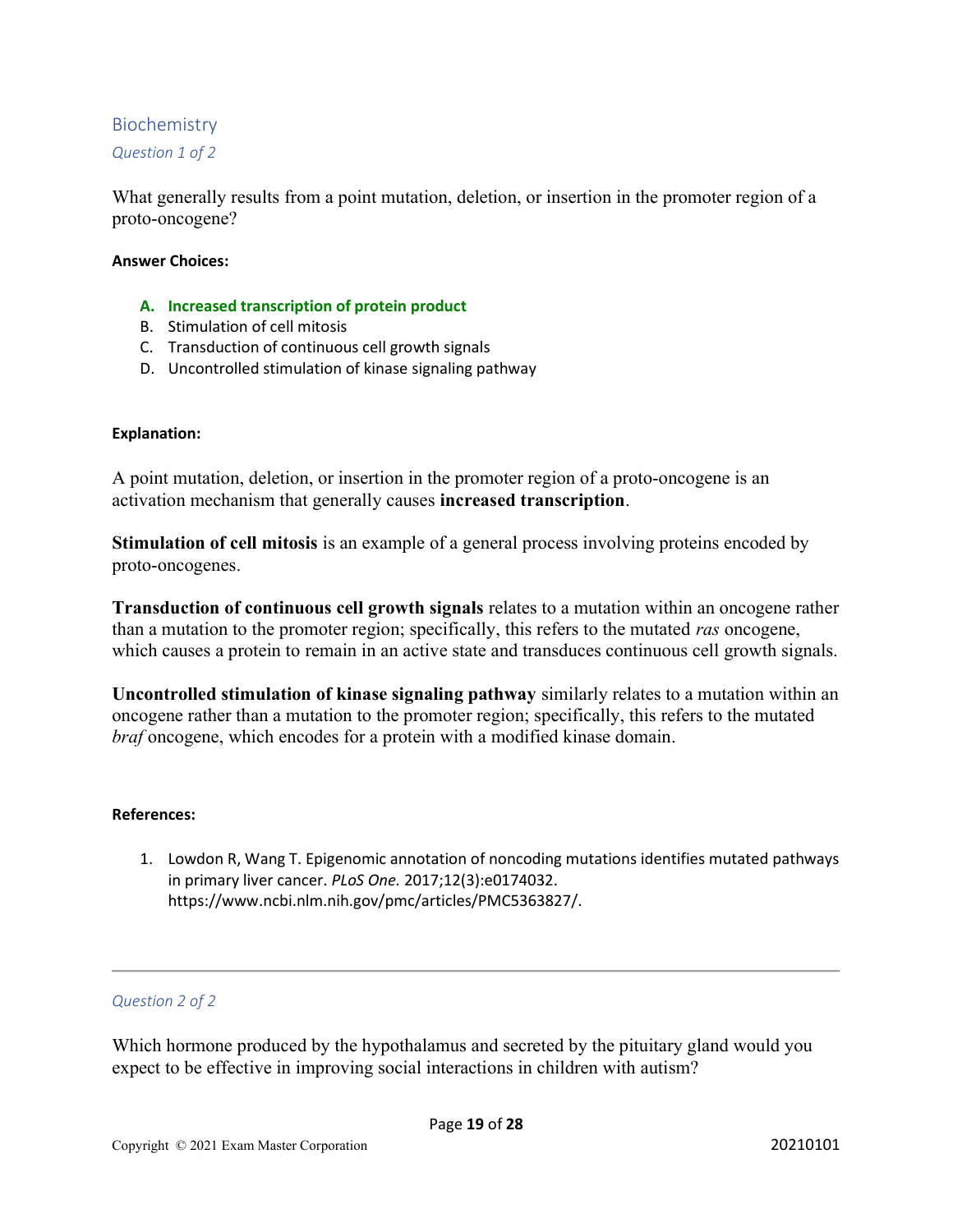#### Answer Choices:

- A. Human growth hormone
- B. Oxytocin
- C. Thyroid-stimulating hormone
- D. Vasopressin

#### Explanation:

Oxytocin is involved in bonding and trust; low levels of this hormone are correlated with autism in children. Human growth hormone is involved with physical development of children. Thyroid-stimulating hormone activates production of thyroid hormones. Vasopressin helps regulate water and electrolyte homeostasis.

#### References:

1. Higashida H, Munesue T, Kosaka H, Yamasue H, Yokoyama S, Kikuchi M. Social Interaction Improved by Oxytocin in the Subclass of Autism with Comorbid Intellectual Disabilities. Diseases. 2019;7(1):24. doi:10.3390/diseases7010024.

#### Microbiology

#### Question 1 of 2

An 8-month-old boy who has never been vaccinated presents with a 3-day history of fever and watery non-bloody diarrhea. On physical examination, he appears dehydrated. What is the genome of the most likely infecting organism?

#### Answer Choices:

- A. Double-stranded DNA
- B. Non-segmented single-stranded positive-sense RNA
- C. Segmented double-stranded RNA
- D. Single-stranded DNA

#### Explanation:

Rotaviruses cause most of the watery diarrheal illness in infants and children worldwide. They are non-enveloped RNA viruses containing 11 segments of double-stranded RNA genome within a double-shelled capsid.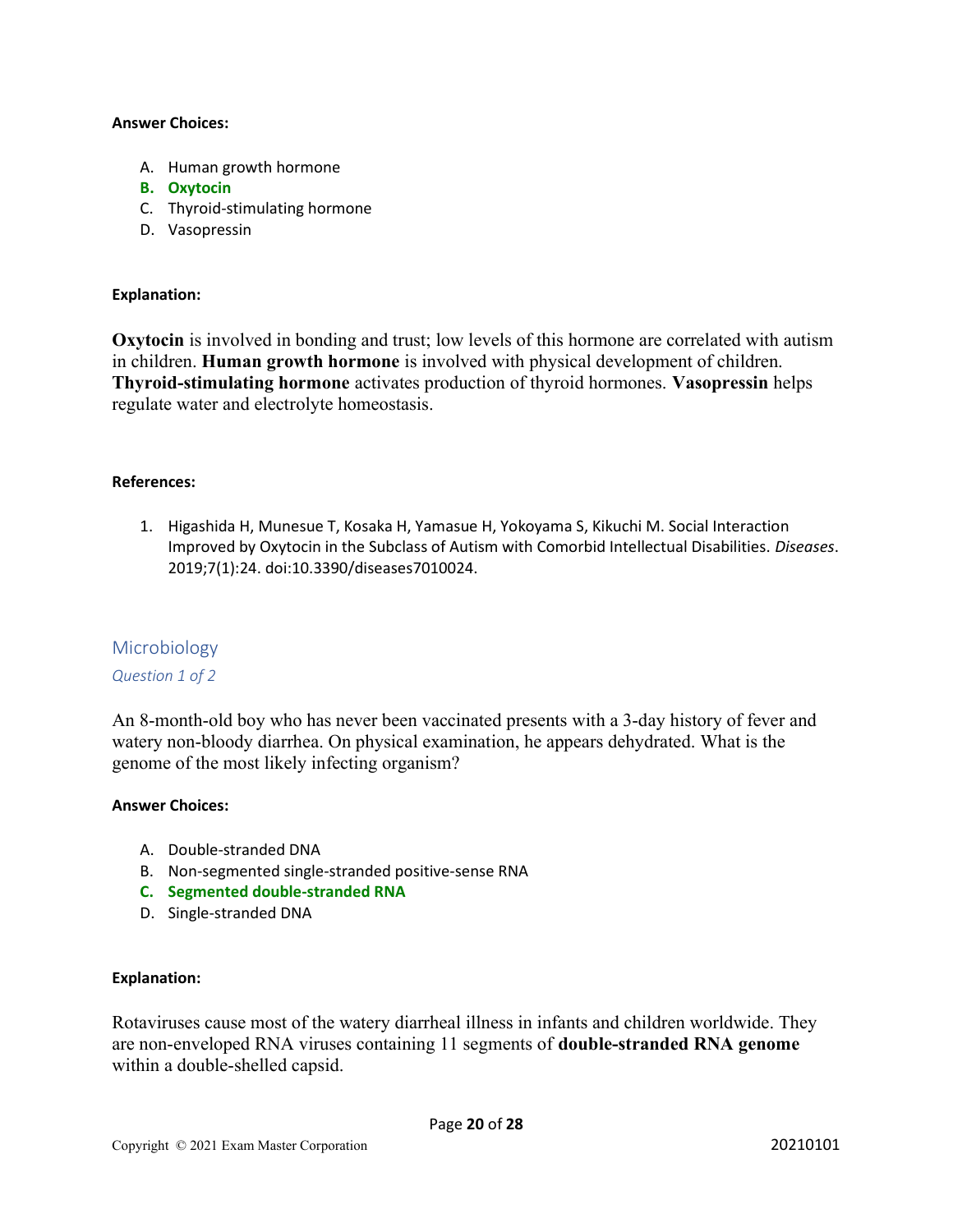Rotaviruses, like the influenza viruses that have a segmented genome, can undergo genetic reassortment. Other viruses that cause gastroenteritis are Adenovirus, a double-stranded DNA virus, and Norovirus, a non-segmented single-stranded positive-sense RNA. Single-stranded DNA viruses do not cause gastroenteritis.

#### References:

- 1. Murray PR, Rosenthal KS, Pfaller MA. Medical Microbiology. 8<sup>th</sup> ed. Elsevier; 2016. pg. 505-508.
- 2. Johnson AG, Hawley L, Johnson AG, Ziegler RJ. Microbiology and Immunology: Wolters Kluwer/Lippincott Williams & Wilkins; 2010. pg.207

# Question 2 of 2

Key Words:

#### Case:

A 13-year-old boy presents in the ED with fever, tender joints, and rapid heartbeat. His mother says he has been sick with a sore throat, which she thought was a cold; now she is concerned it may actually be the flu. Rapid strep test and flu test in the ED are both negative. The physician assistant finds a rash with pink rings and a clear center, orders an Antistreptolysin O antibody test and EKG, and gives the patient penicillin and a round of steroids. The lab test shows a high level of antibodies against Streptococcus.

#### Stem:

What organism is the most likely pathogen?

#### Answer Choices:

- A. Escherichia coli
- B. Staphylococcus aureus
- C. Streptococcus pyogenes
- D. Streptococcus viridans

#### Explanation:

**Streptococcus pyogenes** typically causes "strep throat" and would cause a positive rapid strep test. A rapid strep test looks for Group A strep, which causes beta-hemolysis or full hemolysis on blood agar after culture. Untreated strep throat can lead to rheumatic fever in children and adolescents, caused by the immune system's response from an earlier strep throat or scarlet fever infection; it is thought to be caused by a generalized inflammatory response.

#### Page 21 of 28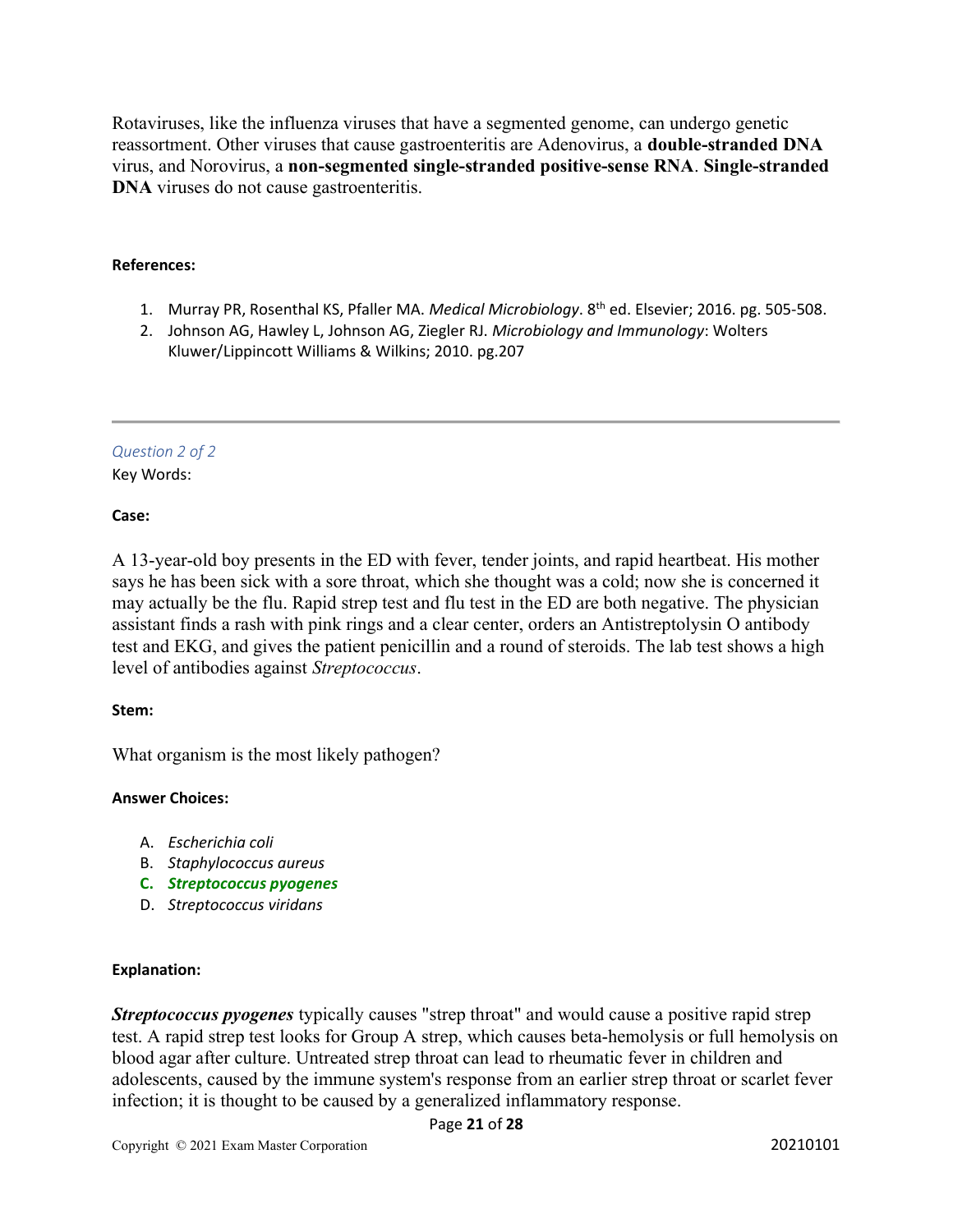**Escherichia coli** is a Gram-negative rod that does not typically cause pharyngitis. E. coli can grow on blood agar as a smooth round gray-white colony. Some strains are beta-hemolytic, or they show no hemolysis at all.

**Staphylococcus aureus** is a Gram-positive coccus seen in clusters that does not typically cause pharyngitis. On a culture, this organism grows as a medium-sized round creamy yellow colony and shows beta-hemolysis.

Streptococcus viridans is an alpha-hemolytic (green incomplete hemolysis) Gram-positive coccus seen in chains. Streptococcus viridans is part of the normal flora of a human mouth. On blood agar, it grows in small grayish alpha-hemolytic colonies.

### References:

- 1. Group A Strep. CDC. https://www.cdc.gov/groupastrep/diseases-public/rheumatic-fever.html. Reviewed November 1, 2018. Accessed August 4, 2019.
- 2. Parker N, Schneegurt M, Tu A-HT, Forster BM, Lister P. Microbiology. Houston, TX: OpenStaxsity; 2017:177.

# Behavioral Sciences Question 1 of 2

# Case:

A young boy being observed at his daycare. The observer noted that he was quite relaxed and not very interested in his surroundings.

# Stem:

According to the EAS Temperament Model, how would the child have scored?

# Answer Choices:

# A. Low on emotionality

- B. Low on sociability
- C. Low on activity
- D. Low on affection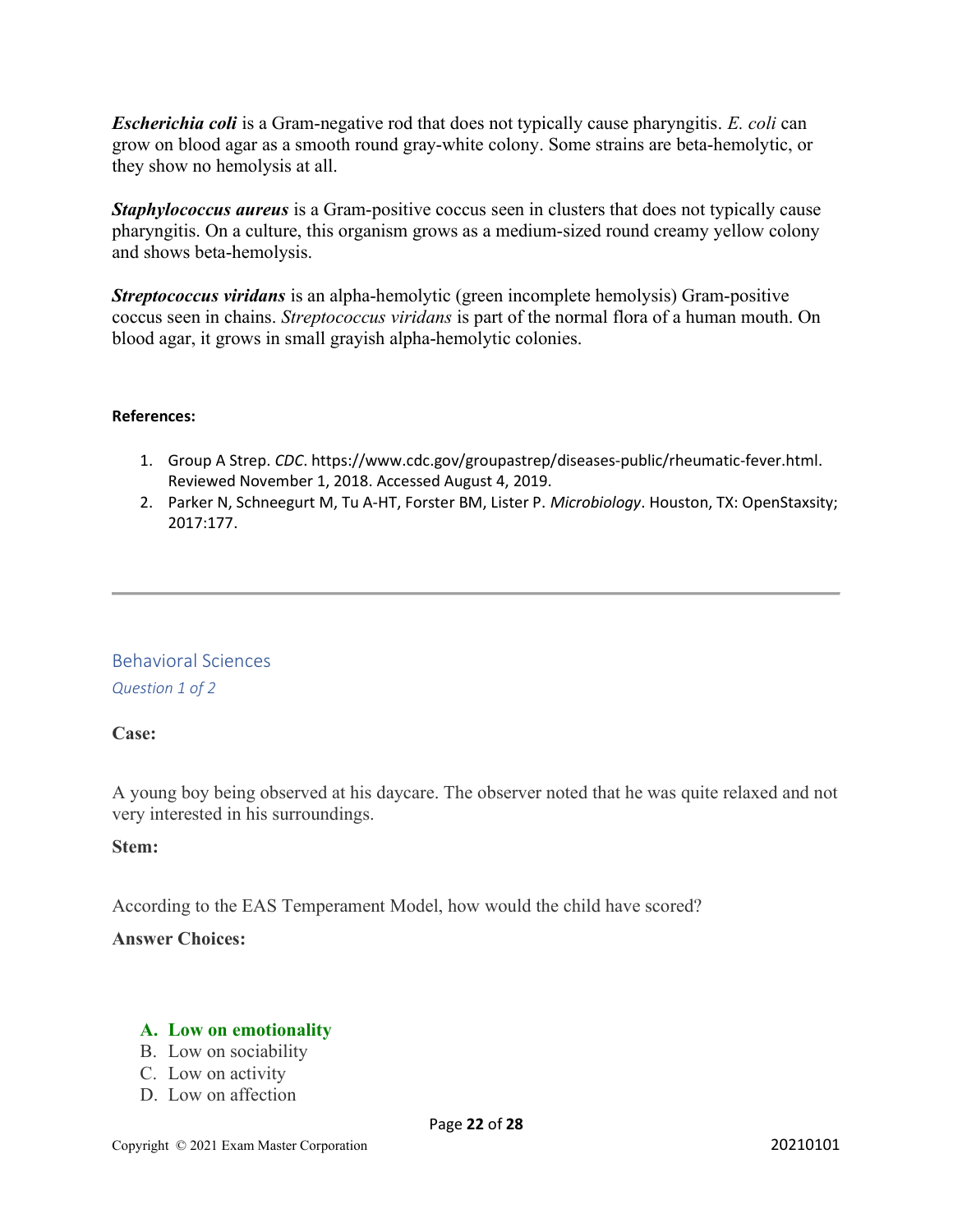# Explanation:

The EAS Temperament Model uses 3 dimensions of temperament: emotionality, activity, and sociability. Affection is not one of the 3 dimensions. The boy's relaxed and non-interested demeanor is part of the emotionality dimension, which measures the intensity of emotional reactions. Activity measures a person's energy level and sociability measures a person's ability to affiliate and interact with others.

# References:

1. Chapter 3: Section 3: Temperament and Personality. AllPsych. Available at: https://allpsych.com/personalitysynopsis/temperament/. Accessed July 14, 2017.

Page 23 of 28

# Question 2 of 2

Which Gestalt principle describes the following example? Refer to the image.

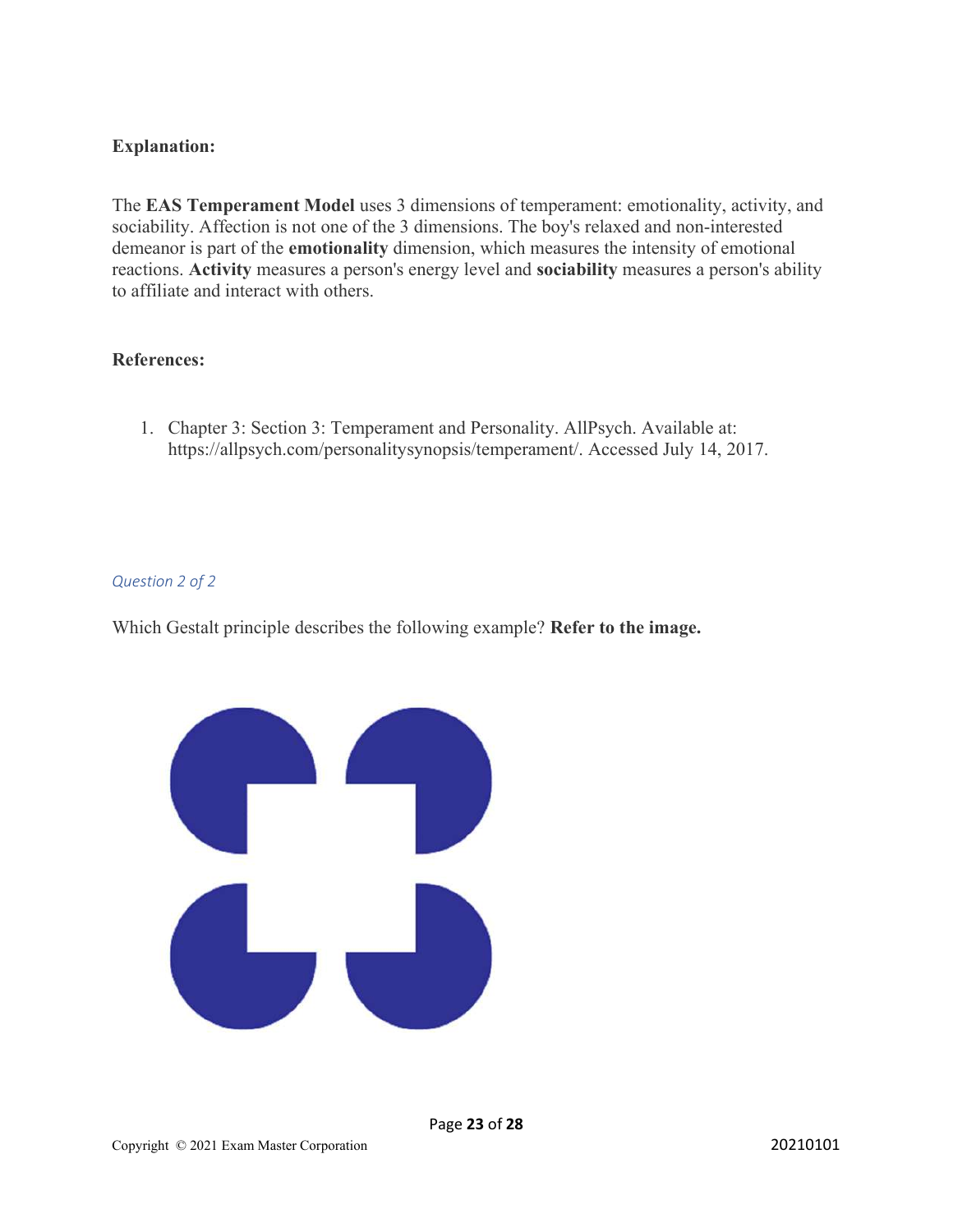# Answer Choices:

- A. Similarity
- B. Camouflage
- C. Continuity
- D. Closure

# Explanation:

Closure is when we tend to see complete figures even when part of the information is missing. In this case, the square image in white is not really there, but rather, formed by the missing pieces of the surrounding circles.

Similarity is when things that share visual characteristics—such as shape, size, color, texture, or value—are seen as belonging together.

Continuity is when the edge of one shape continues into space and meets with other shapes or the edges of the picture plane; the viewer will follow the established pattern.

Camouflage is when the figure blends into the background, making the image visually disruptive.

# References:

1. Gestalt Principles. Gestalt Principles. Available at: http://facweb.cs.depaul.edu/sgrais/gestalt\_principles.htm. Accessed June 23, 2017.

Genetics Question 1 of 2

Which statement applies to the elongation stage of transcription?

# Answer Choices:

- A. RNA polymerase binds to a sequence of DNA known as a promoter.
- B. RNA polymerase builds an RNA molecule, making a chain.

#### Page 24 of 28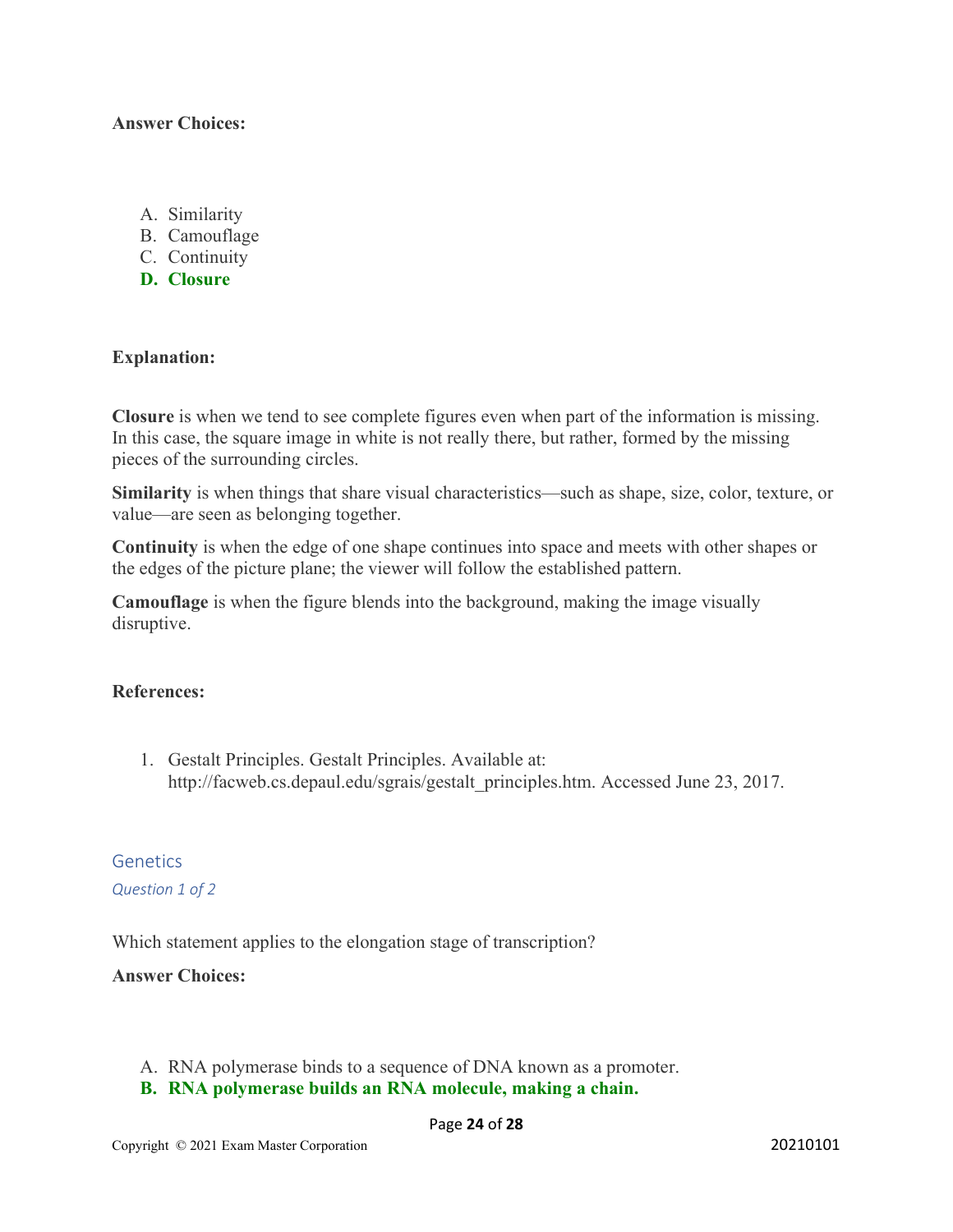- C. RNA polymerase separates the DNA strands, creating a single-strand template.
- D. Sequences send signals that release the transcript from the RNA polymerase.

# Explanation:

During the elongation stage of transcription, the RNA polymerase decodes the template strand, building an RNA molecule, creating a chain. In the initiation stage of transcription RNA polymerase is bound to a sequence of DNA referred to as the promoter. Once bound, the polymerase separates the DNA strands, creating the template strand. In the termination stage, sequences called terminators signal completion of the RNA transcript. This causes the transcript to be released from the RNA.

# References:

1. Griffiths A, Wessler S, Carol S, Doebley J. An Introduction to Genetic Analysis. 11th ed. New York, NY: WH Freeman & Company; 2015:356-9.

#### Question 2 of 2

A couple expecting a child have different blood types; the mother is AO and the father is BO. Which blood type in the infant would be an example of codominance?

# Answer Choices:

A. AB B. AO

- C. BO
- $D. O$

# Explanation:

The blood type **AB** is an example of codominance. The A and B allele are both fully dominant, and the phenotype has both traits expressed equally. AO and BO blood types are examples of simple dominance, where either the A or B allele is the dominant trait and the O allele is a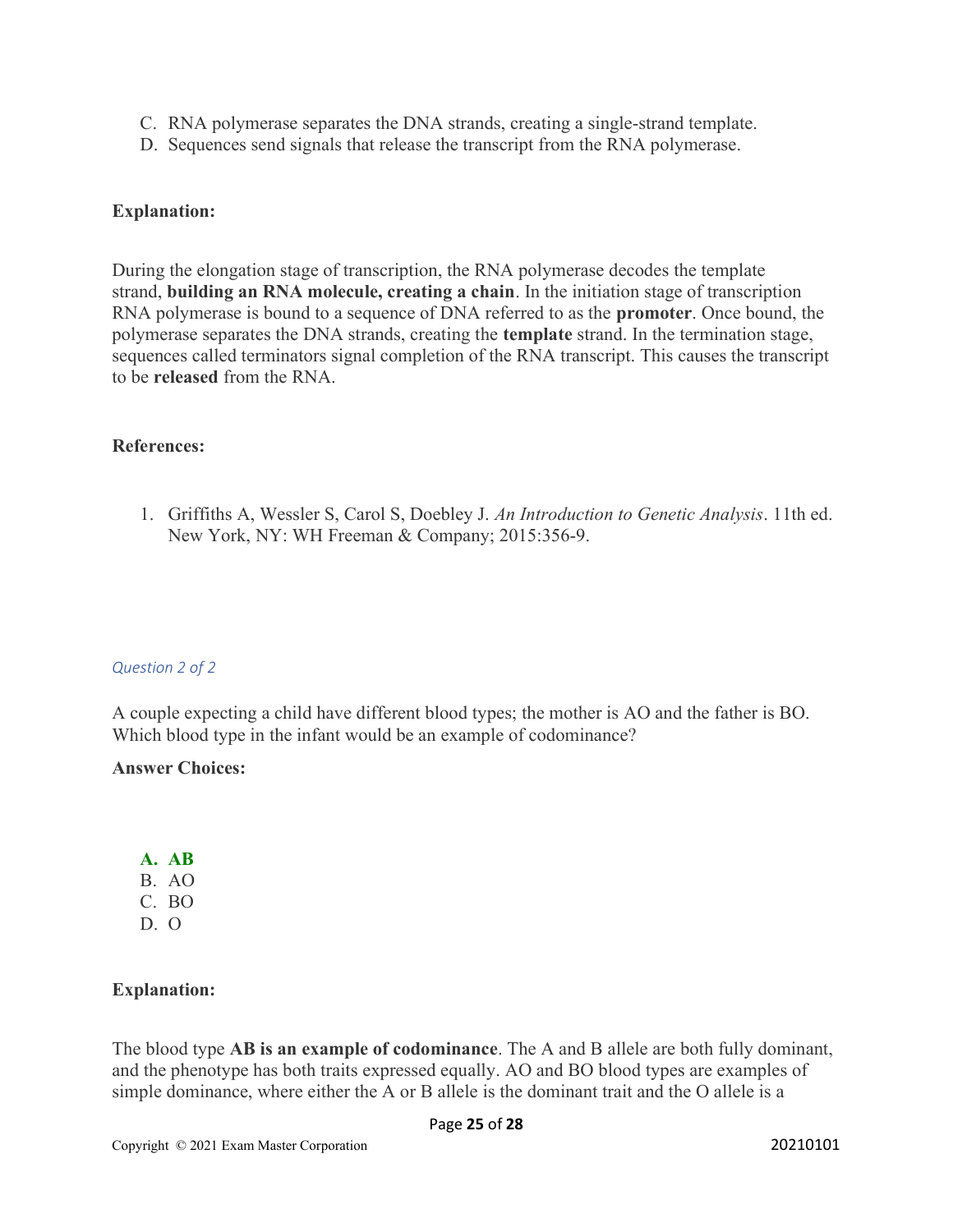recessive trait. With type O blood, the offspring has received 2 copies of the recessive trait, one from each parent.

# References:

- 1. Lashley F, Casper C, Schneidereith T. Lashley's Essentials of Clinical Genetics. 2nd ed. New York, NY: Springer; 2016:43-4.
- 2. Klug W, Cummings M, Spencer C, Palladino M. Concepts of Genetics. 11th ed. Edinburgh Gate, Harlow, Essex CM20 21E, England: Pearson; 2015:107-8.

# **Statistics**

Question 1 of 2

What is the standard deviation calculated for the following 10 fasting blood sugar levels of patients with diabetes?

84, 87, 93, 99, 103, 116, 126, 129, 130, 133

# Answer Choices:

| A. | $\left( \right)$ |
|----|------------------|
|    | B. 2.86          |
|    | C. 18.02         |
|    | D. 18.99         |

# Explanation:

A standard deviation is the square root of a variance, so the variance must be calculated first.

Variance is the squared difference from the mean (average).

First, calculate the mean of the values.

 $84 + 87 + 93 + 99 + 103 + 116 + 126 + 129 + 130 + 133 = 1100$ 

 $1100 \div 10 = 110$ 

For each value, subtract the mean and square the result (the squared difference).

For example,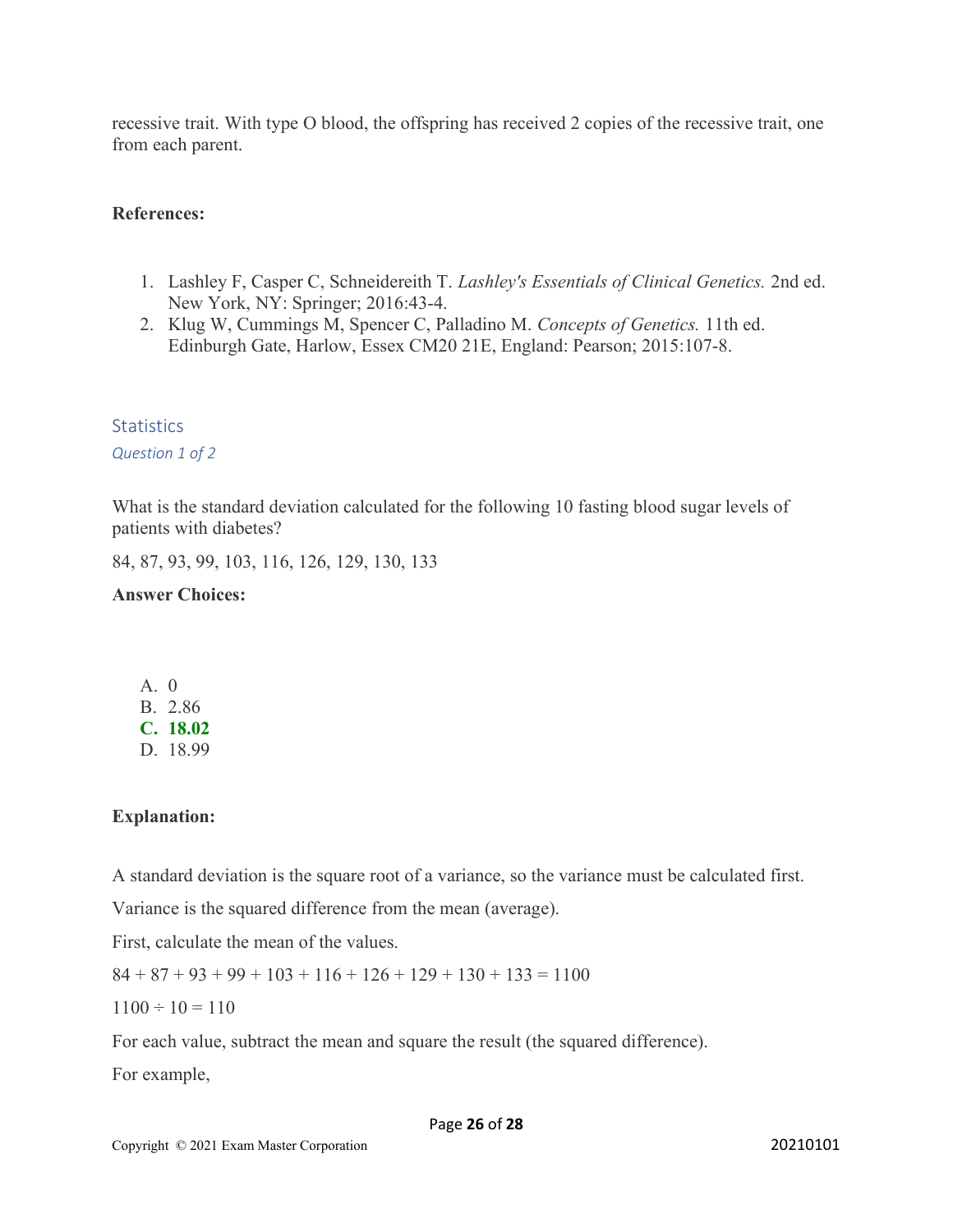$84 - 110 = -26$ 

 $-26^2 = 676$ 

After completing all the calculations, take the average of the squared difference to find the variance.

 $3246/10 = 324.6$  Therefore, the variance is 324.6.

The standard deviation (the square root of the variance) is  $\sqrt{324.6}$  = 18.02324.6=18.02 2.86 would result from squaring the negative numbers and getting negative numbers instead of positive numbers. 0 would result from forgetting to square the differences. 18.99 would result from dividing the squared difference sum by 9 instead of by 10.

# References:

1. OpenStax, Introductory Statistics. OpenStax CNX. Jun 17, 2019. https://cnx.org/contents/MBiUQmmY@23.31:gp5Hz9v3@17/2-7-Measures-of-the-Spread-of-the-Data.

# Question 2 of 2

Researchers often wish to reduce their sample size to save money in conducting studies.

What factor might make a study's sample size smaller?

# Answer Choices:

- A. Measure central tendency and dispersion.
- B. Reduce statistical power and use chi-squared models for analysis.
- C. Reduce the nonresponse rate and stratify the population.
- D. Use inferential statistics rather than descriptive statistics.

# Explanation:

A study that has a nonresponse bias of 50% will need a large sample size in comparison to one with a nonresponse rate of 1%. Putting resources into follow-up can **reduce the nonresponse**